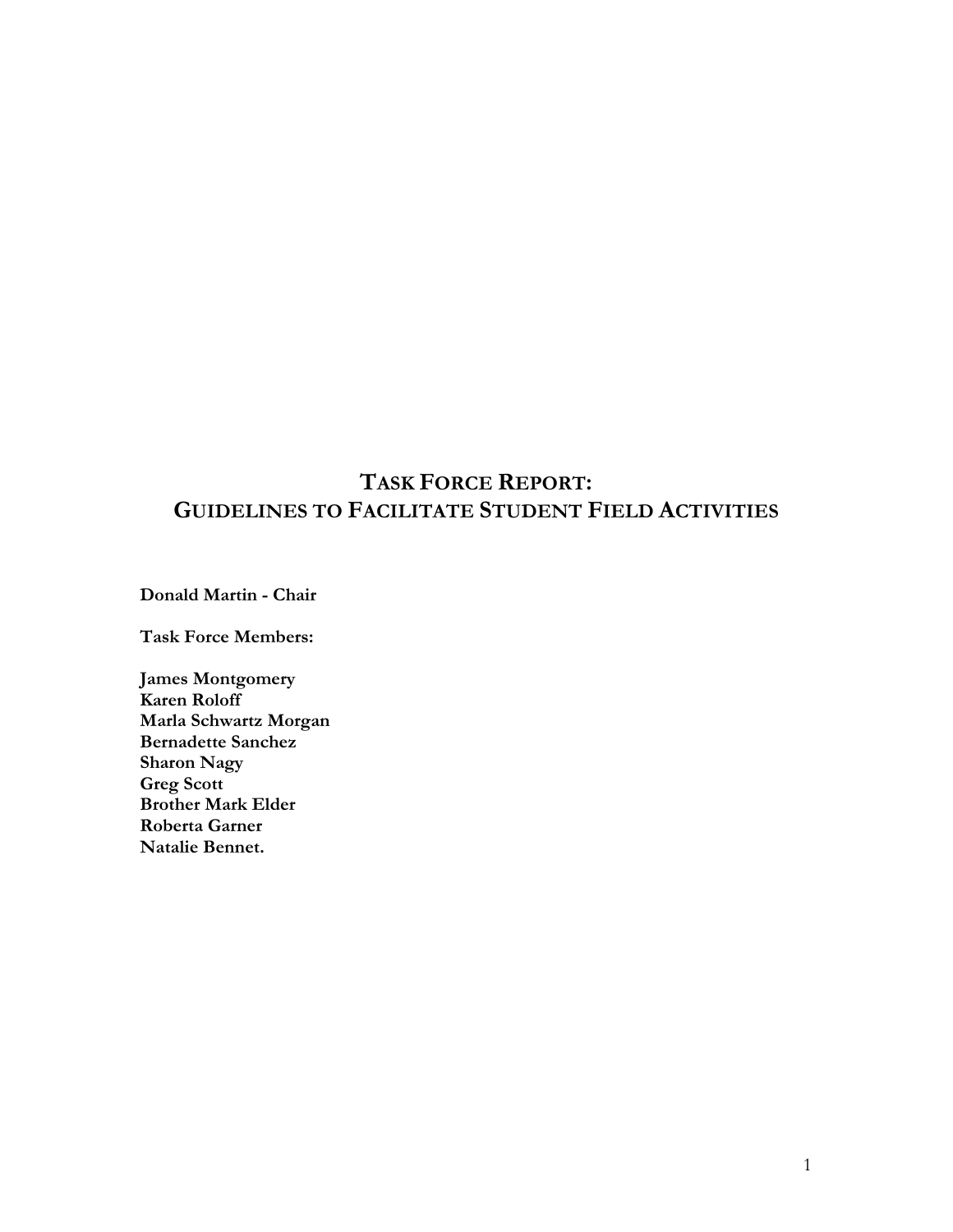### **Table of Contents**

| Section One: Preparing for the Field                          | p. 3  |
|---------------------------------------------------------------|-------|
| Section Two: Selecting Sites                                  | p. 8  |
| Section Three: Constructing Syllabi                           | p. 11 |
| Section Four: Monitoring Student Performance                  | p. 14 |
| Section Five: Student Behavioral Responsibilities and Conduct | p. 16 |
| Section Six: Safety Guidelines                                | p. 18 |
| Section Seven: Useful Resources                               | p. 21 |
| Section Eight: Emergency Responses                            | p. 22 |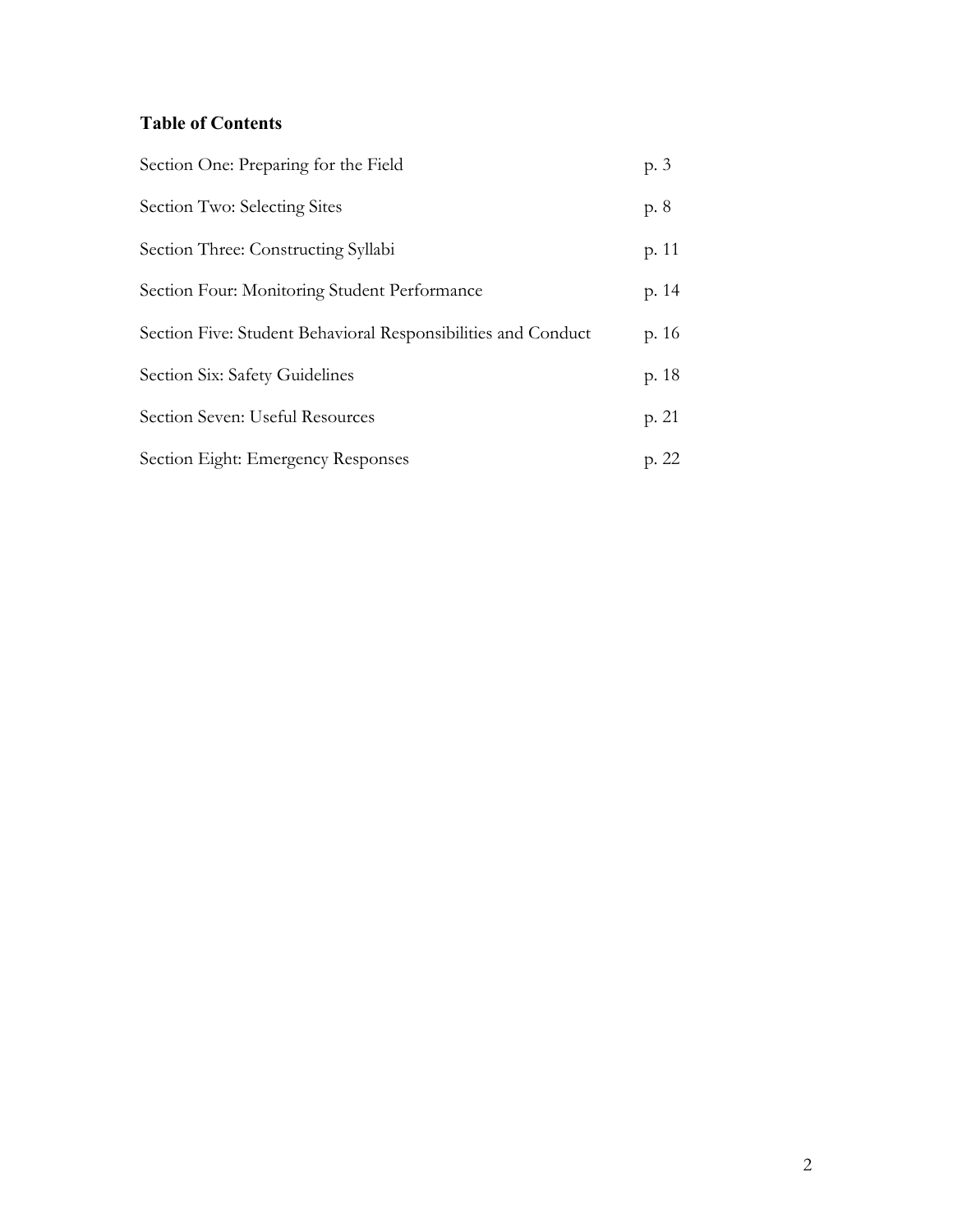## **SECTION ONE: PREPARING FOR THE FIELD**

As an urban university, DePaul University's mission emphasizes the importance of fostering connections and engagement with diverse social groups and communities located in the greater Chicago area. In this way, the work of education – in its broadest sense – is informed by the cultural and professional resources of these diverse communities. At the same time, DePaul extends its resources beyond the university walls to provide educational and public service programs, leadership in various professions, the performing arts, and civic endeavors, as well as work with community groups engaged in various projects for autonomy, sustainability and empowerment.

As much as university-community relationships are beneficial to a liberal arts education, strong collaborations are as desirable as they are rare. DePaul's location in Chicago, as the third largest city in the United States, allows faculty, staff and students numerous opportunities to understand how theoretical frameworks about various aspects of human life – from biological, ecological, cultural, historical, aesthetic and philosophical angles – inform and generate praxis. Course-based individual and group projects, participatory and academic research, internships and experiential learning programs all offer many opportunities to situate academic orientations to any topic in the material aspects of social life in Chicago.

DePaul's nationally ranked service-learning initiative encourages and provides a model for integrating community-based work into the various discipline-based curricula, and has inspired many students to make lifelong commitment to civic engagement and social justice. These initiatives, registered in the more than 45 specialized centers and institutes around the university, certainly complement the university's explicit focus of educating young people from groups historically marginalized and underrepresented in U.S. universities.

Through these varied experiences, students are able to recognize and gain some insight into how various forms of knowledge work together in daily life. Such understandings are useful for solving short-term issues, as well as generating interest among students in both posing and preparing to answer larger questions with long-term consequences after they leave DePaul.

While students are the focal beneficiaries of field activities, faculty and staff play a significant role in identifying, facilitating and realizing these micro aspects of university-community relationships. The growth and interest in community-based learning at DePaul over the past several years suggests the need for a shift in the university's approach to this aspect of its mission. That is, our current approaches to field activities tend to be a highly idiosyncratic and varied process depending on the faculty or staff member providing the learning opportunity, but we need to move to a more cohesive, internally consistent and streamlined approach.

Based on a review of faculty practices regarding field activities, and the various issues and conflicts which have emerged from these varied relationships with community-based groups and agencies, this manual attempts to address some core issues and concerns regarding this form of participatory education in a systematic way.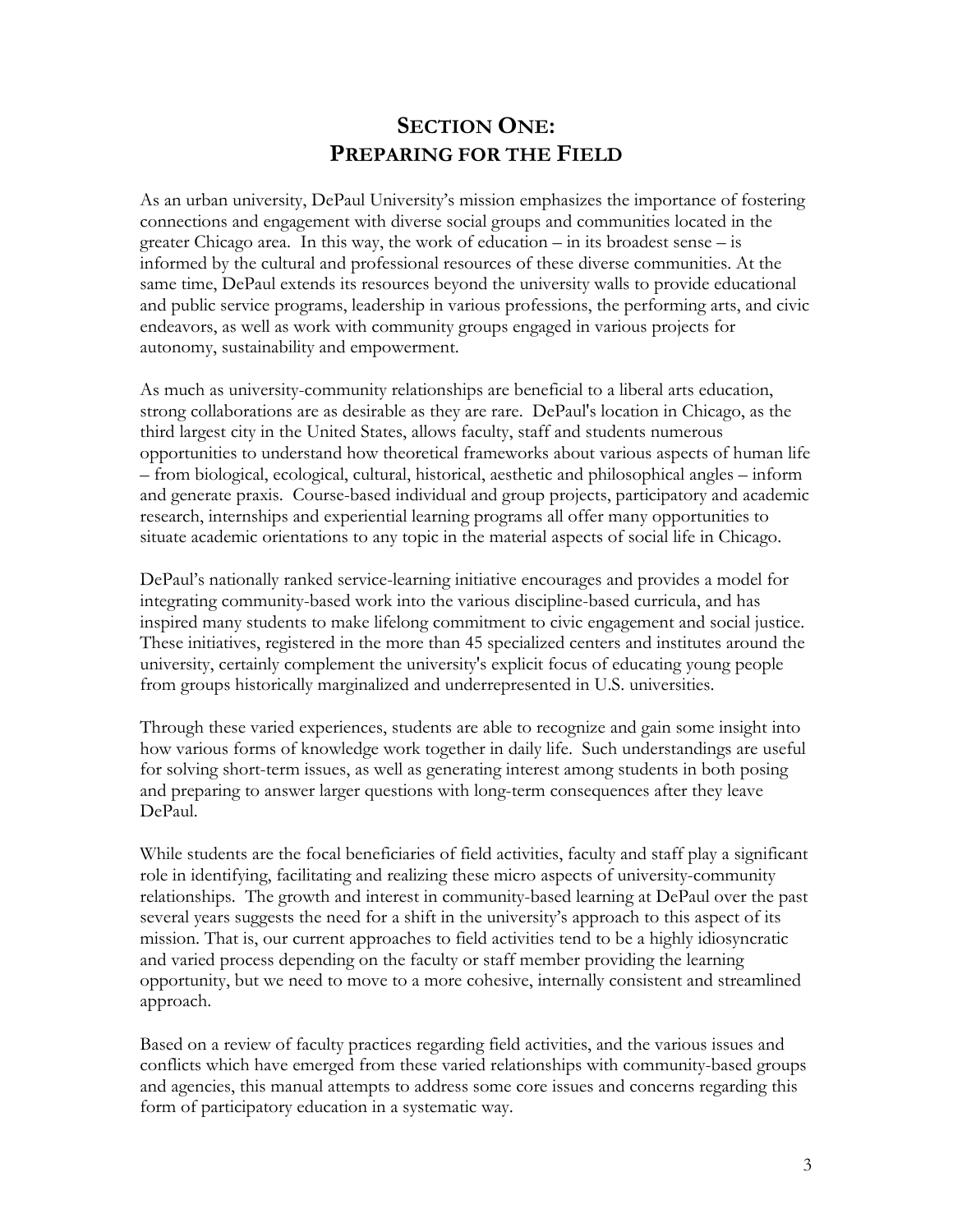The manual offers a practical approach to engaging in field-based activities outside of the university environs. Developed by an interdisciplinary team of faculty and staff who have been involved in various field activities, a set of guidelines for best practices are provided about how to work and engage with diverse communities in the Chicago area.

Along with raising some of the questions that faculty may wish to ask themselves *prior* to committing themselves to community-based learning, the manual also highlights some key areas regarding syllabi, evaluation of student performance, conduct, safety and liability, and relationships with community groups.

As such, the following DePaul personnel can benefit from this manual:

- All faculty (regardless of rank, length of tenure, age, gender or personality) teaching or considering courses that incorporate any field activity including
	- o Internships
	- o Visits to community sites
	- o Experiential learning
	- o Service learning and
	- o Research activities
- Staff involved in the facilitation of any field activity and in supervising or coordinating events related to student participation.

### **Preparing for the 'Field': Or, What Am I Getting Myself Into?**

That community engagement is a central component to DePaul's mission is not a mandate in and of itself for *every* faculty to develop a community-based learning module. Nor is it expected that faculty require students to participate in field activities, such as delivering a tutorial program, collecting and testing samples of paint from neighborhood sites, and helping to organize town meetings. Whether you are a first-year faculty, the longtime administrative assistant to a department where students are always doing some kind of "fieldwork", or a tenured faculty member who needs to add some excitement to his/her teaching load, you will find that much of the work of community-based learning projects happens prior to the beginning of the course. This manual is designed to assist you, regardless of your level of experience or expertise, in attaining a high-quality unique field experience for both you and the students involved.

However brief the field activity that you have designed, do consider it an extension of your professional identity. At any given moment in the academic year, many faculty, staff and students at DePaul are involved in some form of community-based learning. And, chances are, you might not be the first person to select the community site that you are going to work with. Here are some general reminders which will be explored in more depth in subsequent sections:

1. Now that you have decided that you really want to do a field activity, it is highly recommended that you discuss the activity and all that it entails (that you know of, anyway) with the chair of your department/program. Often, they will say "sure, go right ahead, good for you." However, it is important to take this opportunity to discuss the additional kinds of work involved in making such a course possible, as well as to solicit recommendations or references to other programs, sources of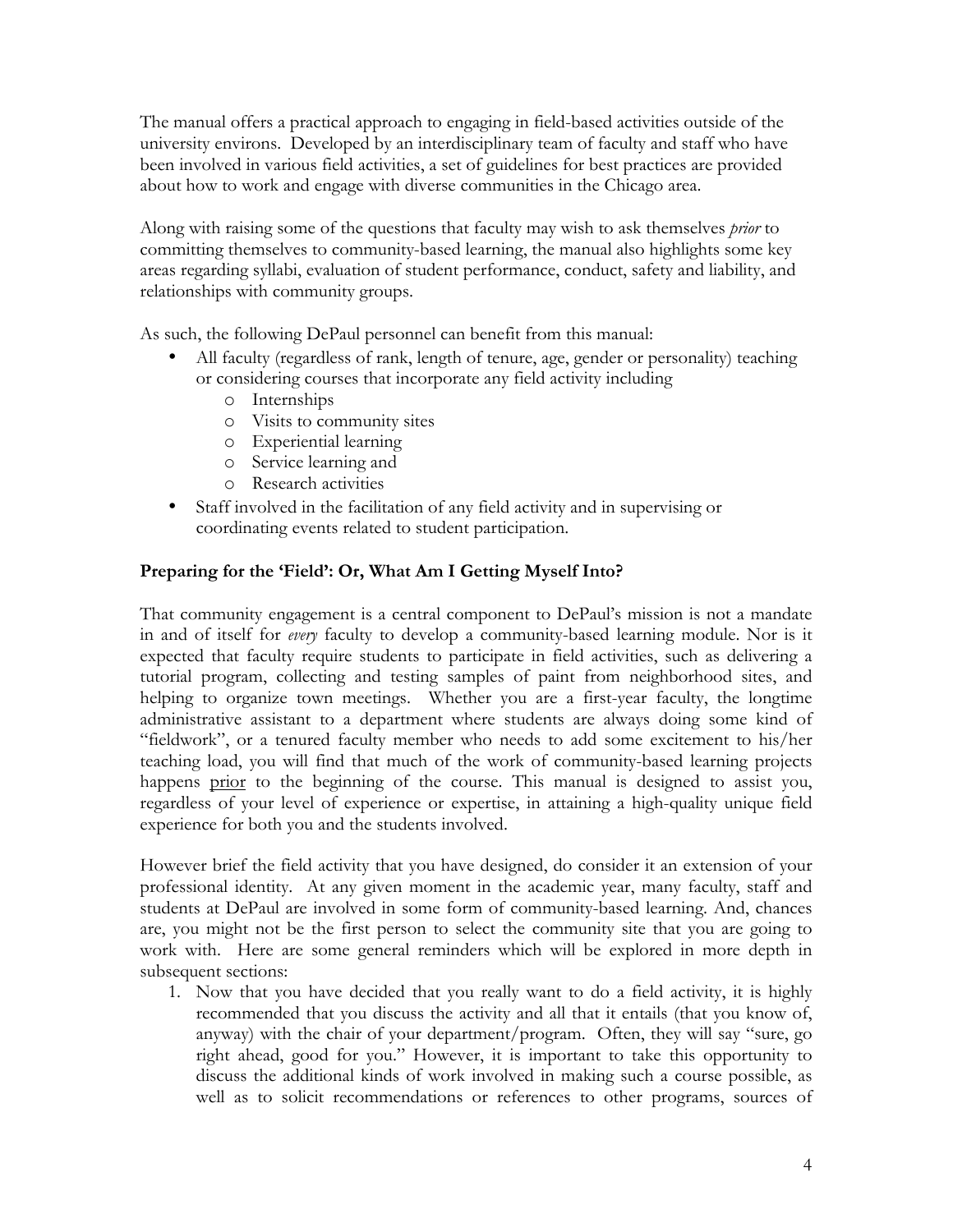support (student assistants, equipment etc.) and persons to consult to make the project flow smoothly, and be a productive endeavor for you.

- 2. The importance of professional and courteous conduct. Both faculty and students are representing the university in their various relationships and interactions within community settings.
- 3. While the focus tends to be on one's own project and dealing with its various components – it is important to bear in mind that our courses do not operate in a vacuum. Each field activity – whether a success or a failure or somewhere in between – does affect future projects. To the extent necessary, faculty and staff should be aware of how their decisions related to their individual courses might put future programs at risk.
- 4. Community settings are not "laboratories" in the way often described by various disciplines and university administration. They do not belong to us, and we don't have free reign because of our university affiliation. Instead, communities consist of the homes, businesses, schools, churches, workplaces, bingo halls, parks, and streetscapes etc. which are inhabited by people with real needs, desires, hopes, dreams and promises. When designing courses with field activities, faculty should think very carefully about how communities will benefit in a tangible way, and to build that into the learning module.
- 5. Careful consideration should be given to how the project can unfold with *negligible* responsibility assigned to community members for making it happen. That is, no field activity should place undue burden on the agencies which have consented to work with university courses. Rather, faculty and staff should take responsibility for managing any and all risks related to the activity.
- 6. The beauty of field activities is that they are replete with the idiosyncrasies and high drama of everyday life. That, after all, is a large part of the reason we choose to having our students do these projects. But, with the excitement of bridging the theoretical with a more dynamic, engaged and practice-based knowledge comes the uncomfortable situations, clash of personalities, passionate yet dangerous acts of good intention, medical emergencies, and meltdowns associated with human interaction. Faculty should build multiple forums into the course design to address the issues that students might/will/do encounter in the field experience. Opportunities for meaningful self-reflection are a critical aspect of any field activity. It is within this venue – rather than the final paper at the end of the quarter - that students express their fears and idealism, make sense of their experiences and those of community members they interact with, and solve their own problems. Most importantly, it is the site where students can take steps to moving beyond the limitations of their personal biographies to recognizing the broader historical and ecological contexts that link them to community members live.
- 7. Field activities are not substitute sites for the classroom; they are extensions of the classroom. As such, faculty members do not relinquish responsibility of/for the students while they are in community settings. Nor are students completely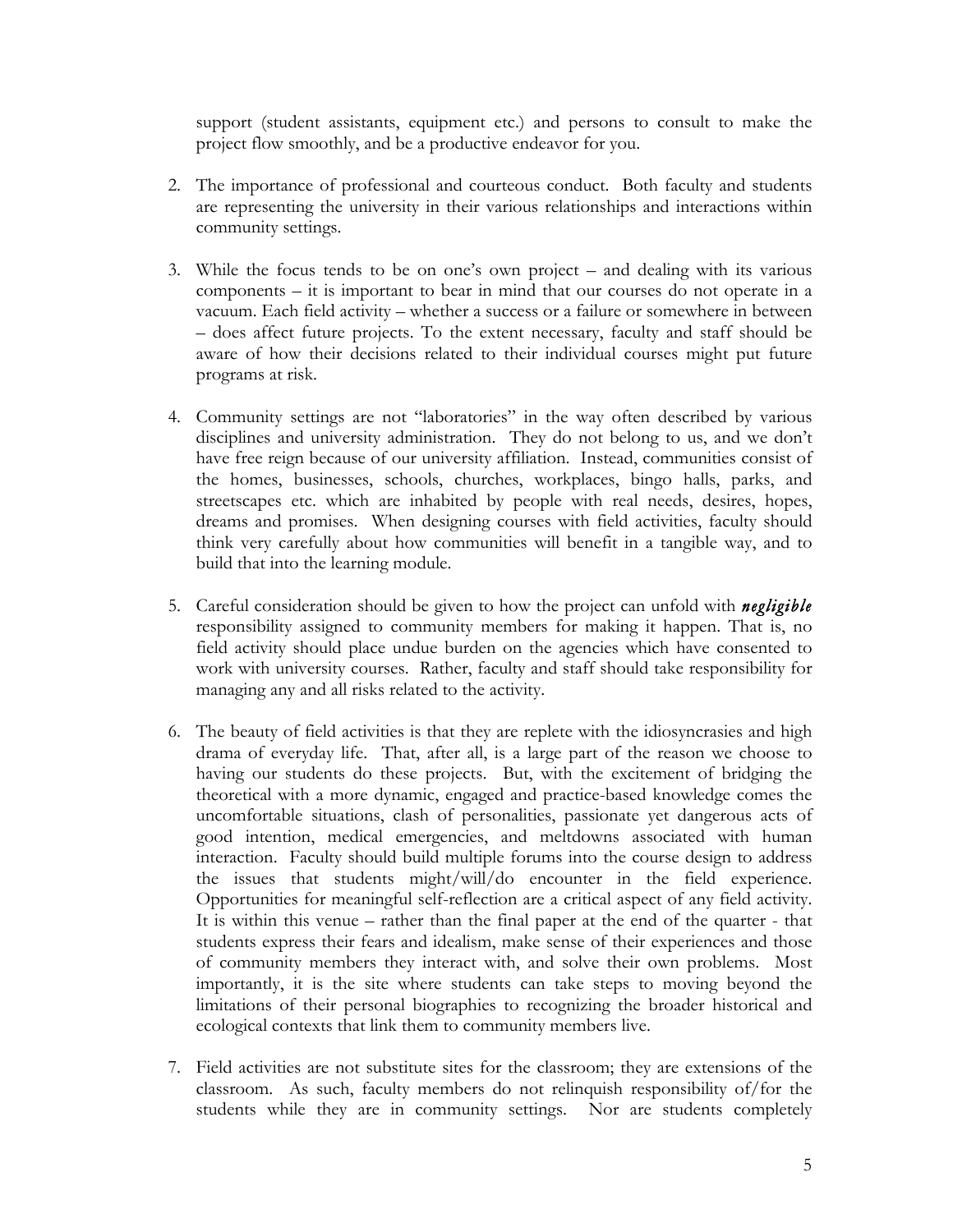subjected to the authority of field supervisors. Instead, faculty and staff need to inform students about their responsibilities in the field – in terms of conduct, decision making, and being aware of the difference between discomfort and feeling unsafe.

- 8. In designing the course, think about it in relation to the rest of your workload. Carefully choose the quarter that you wish to incorporate this field activity, based on the rest of your workload and what you want students to accomplish in that time. Field activities take up considerable amounts of administrative time, e.g., monitoring students' performance; site visits; meeting with students; arbitration; meeting with site supervisors; evaluating student work; making lists of things to do the next time around.
- 9. Become familiar with the federal, disciplinary and institutional policies/codes of conduct which govern interactions between university and non-university persons, especially around knowledge exchange or research. DePaul's Institutional Review Board (IRB) is one place to seek such guidance.
- 10. Remind yourself about why you are doing this in the first place.

### **Frequently Asked Questions**

Below are some Frequently Asked Questions (FAQ) which will be addressed throughout this manual including:

- **1. What can I ask my students to do without getting sued or harming anyone?** [Go to Section Five: Student Behavioral Responsibilities and Conduct]
- **2. Are there safety requirements/concerns that I should consider in developing an experiential/community-based course module?** [Go to Section Six: Safety Guidelines]
- **3. Are there resource persons or aficionados at DePaul who I really should consult before and during this course?** [Go to Section Seven: Useful Resources]
- **4. Where can I find examples of courses, syllabi, projects, student papers, etc. that are relevant to my academic discipline and my course?** [Go to Section Seven: Useful Resources]
- **5. Who is going to help me find appropriate sites?** [Go to Section Two: Selecting Sites]
- **6. What happens if I select my own site because I don't like any of the ones recommended to me?** [Go to Section Two: Selecting Sites]
- **7. What exactly is the reward (besides being a good citizen) for requiring students to engage in field activities?** [Go to Section One: Preparing for the field]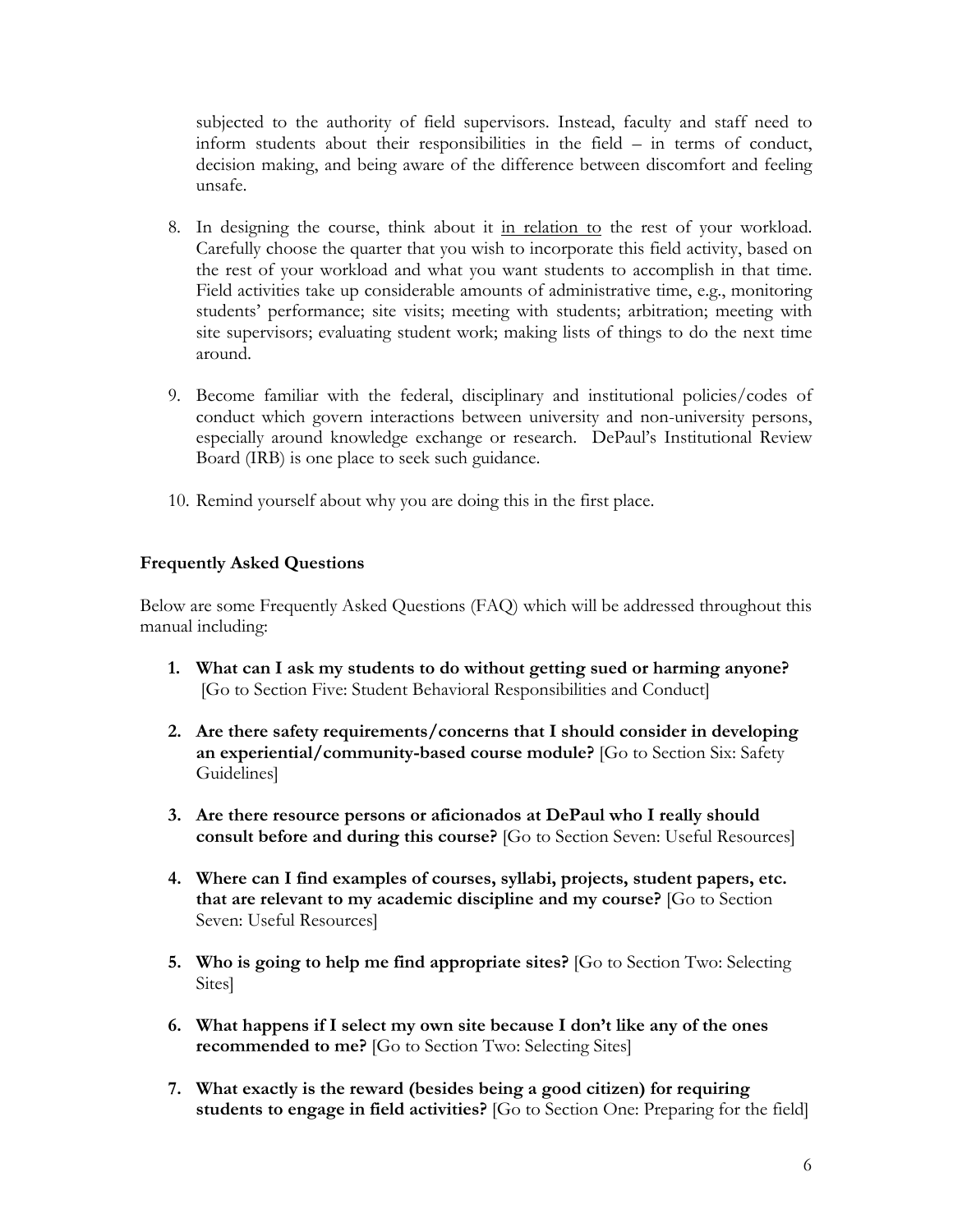- **8. How do I monitor students' field activities?** [Go to Section Four: Monitoring Student Performance]
- **9. What if students refuse to participate?** [Go to Section Five: Student Behavioral Responsibilities and Conduct]
- **10. What if there is an emergency while students are engaging in a field activity?**  [Go to Section Eight: Emergency Responses]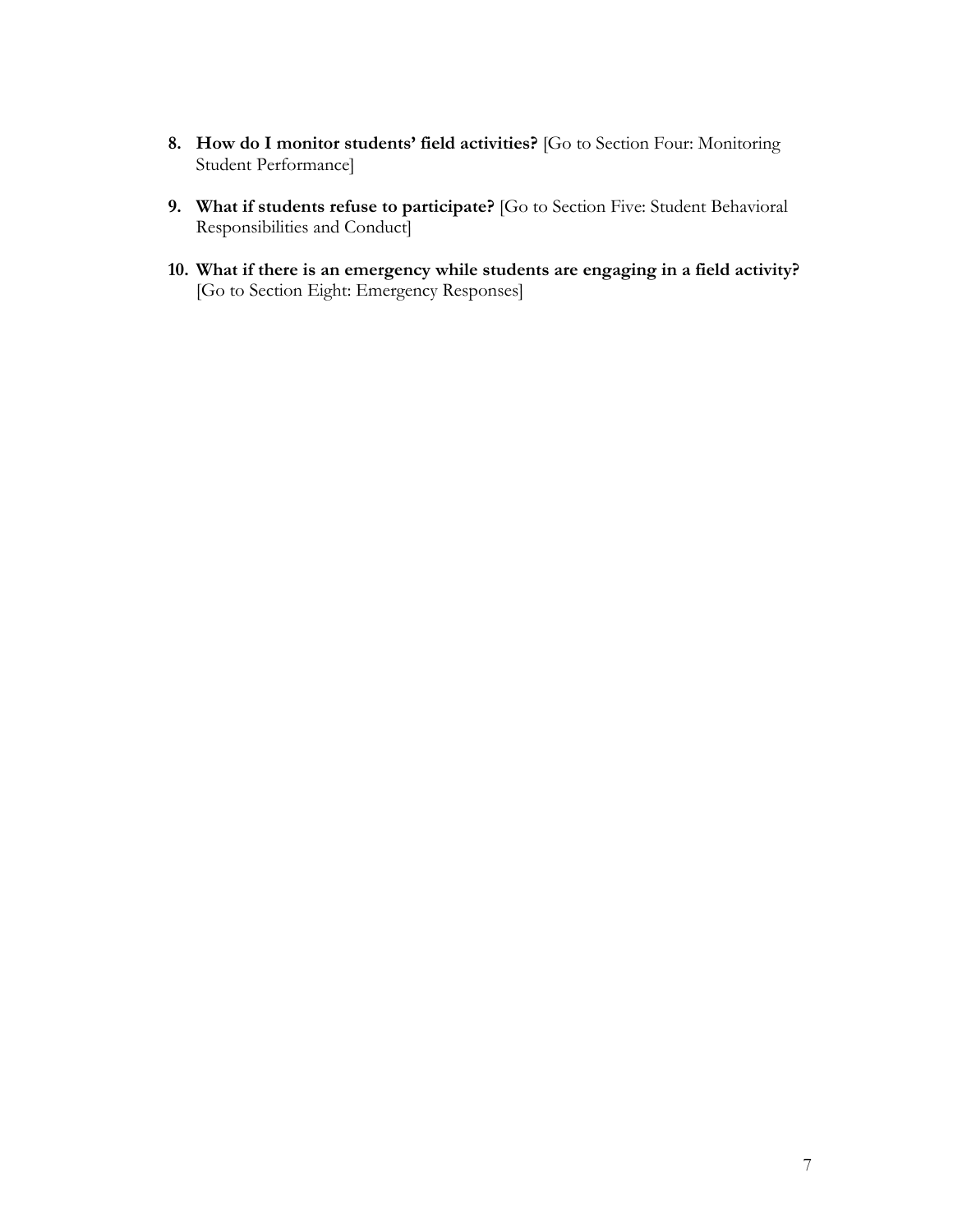# **SECTION TWO: SELECTING SITES FOR FIELD ACTIVITIES**

Some general questions apply when considering sites:

- 1. Does the site contribute to the fulfillment of learning objectives set for the course?
- 2. Do any conflicts of interest, ethical or legal issues preclude the use of the site?
- 3. Can the site be utilized in such a way that students are reasonably safe from physical harm or injury?
- 4. Does presence or use of the site present other danger or risks to students or faculty?
- 5. Can procedures be established to respond to any risk or injury that occurs?
- 6. If the site is an organization, are they openly and willingly collaborating with the faculty and/or students?
- 7. If the site is an organization, what does the organization gain from collaboration with faculty and students? What are the potential disadvantages for the organization?
- 8. What is the potential for long-term sustainable collaboration with the site?
- 9. If you are working with a site, do they have an emergency evacuation plan?

The type of site that one selects will vary based on course structure, objectives and discipline. There are five broad and sometimes overlapping categories types of sites:

- 1. Service learning/community-based research sites. For this category, refer to the well developed policies and practices of the Steans Center (http://cbsl.depaul.edu/). Note that some community-based research may also involve field activities within any of the types of sites below (2 through 5).
- 2. Internship placements. For this category, refer to the policies and practices of the various internship offices and programs on campus.
- 3. International sites. All courses that involve international travel/research must be organized through the Study Abroad Program. Faculty considering international course work for their students should consult with Study Abroad (http://studyabroad.depaul.edu/).
- 4. Local area public and semi-public research/observation sites. These are sites wherein students' presence is not channeled through formal relationships with persons/organizations associated with the site. These sites vary from street corners, parks, cafes, shopping malls, playgrounds, sports stadiums, to corner stores and supermarkets.
- 5. Remote field sites. Examples include sites such as forest preserves, parks and marine sites used by students and faculty in the environmental sciences, geography and archaeology.

To provide some context, most environmental science majors conduct research in collaboration with a faculty member at one of the faculty member's research sites. These sites can be anything from the urban forest in Lincoln Park, to forest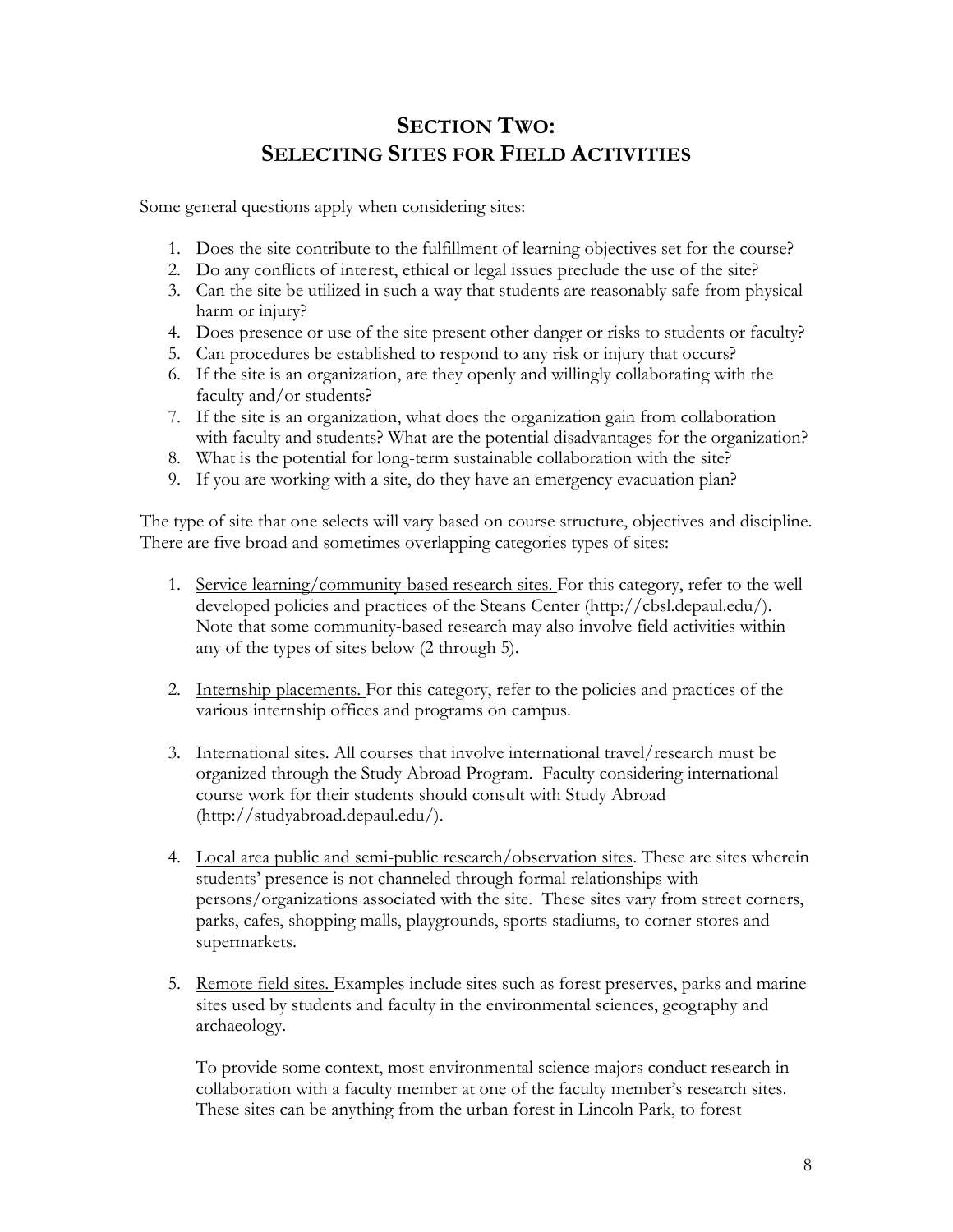preserves, wetlands and prairies in Chicagoland. After serving a sort of 'apprenticeship' (or indentured servitude!) with the faculty member, the student and faculty mentor develop a senior thesis project at that particular site. The student is given full intellectual ownership of his/her project. Part of the requirement is that they have to form a thesis committee, write a research proposal, and present it in some way to the committee. The selection of the site by a faculty member is often made based on the nature of the research questions being asked – with considerably less attention given to other factors, such as safety.

#### **Guidelines/Best Practices for Selecting Sites**

- 1. *Group size*. Will students be conducting the field activity alone, with a partner or in groups?
- 2. *Group composition*. Will students visit/attend sites with or without a faculty or staff member? Will students generally visit/attend without faculty but be joined by faculty for a site visit at one or several points during the project?
- 3. *Responsibility for site selection*. Will students suggest sites of their own choosing, select from a list of sites prepared by the instructor, or be assigned specific sites? Do sites need the approval of faculty?
- 4. *Frequency and timing of site visits*. How often, when and for how long will students be on site? Can times be reconfigured to avoid risks associated with time of day/week?
- 5. *Coaching students in the selection of sites*. When students are asked to suggest and select their own sites, can they be educated about the criteria for selecting a site? Many research methods text books include discussions on the selection of research sites. Such a reading appropriate to the discipline and project can frame discussion of guidelines for site selection. If no such reading exists, can a handout be prepared with guidelines and criteria for site selection? (See attached example from ANT 201)
- 6. *Flexibility.* Is the site the best one in terms of fulfilling the learning goal of the field activity AND insuring access and safety? If a site is great for addressing a particular research question but poses some safety issues, then the researcher should look for another site that is safer while at the same time allowing him/her the opportunity to conduct high quality research
- 7. *Knowledge of the site*
	- a. Who owns or manages the site?
	- b. Do you have permission to use the site for the field activity?
		- § Is there a permitting process?
		- Is a written permit required?
	- c. Is there a site manager or local contact person/representative?
		- This would be a person whom we could call in case of emergency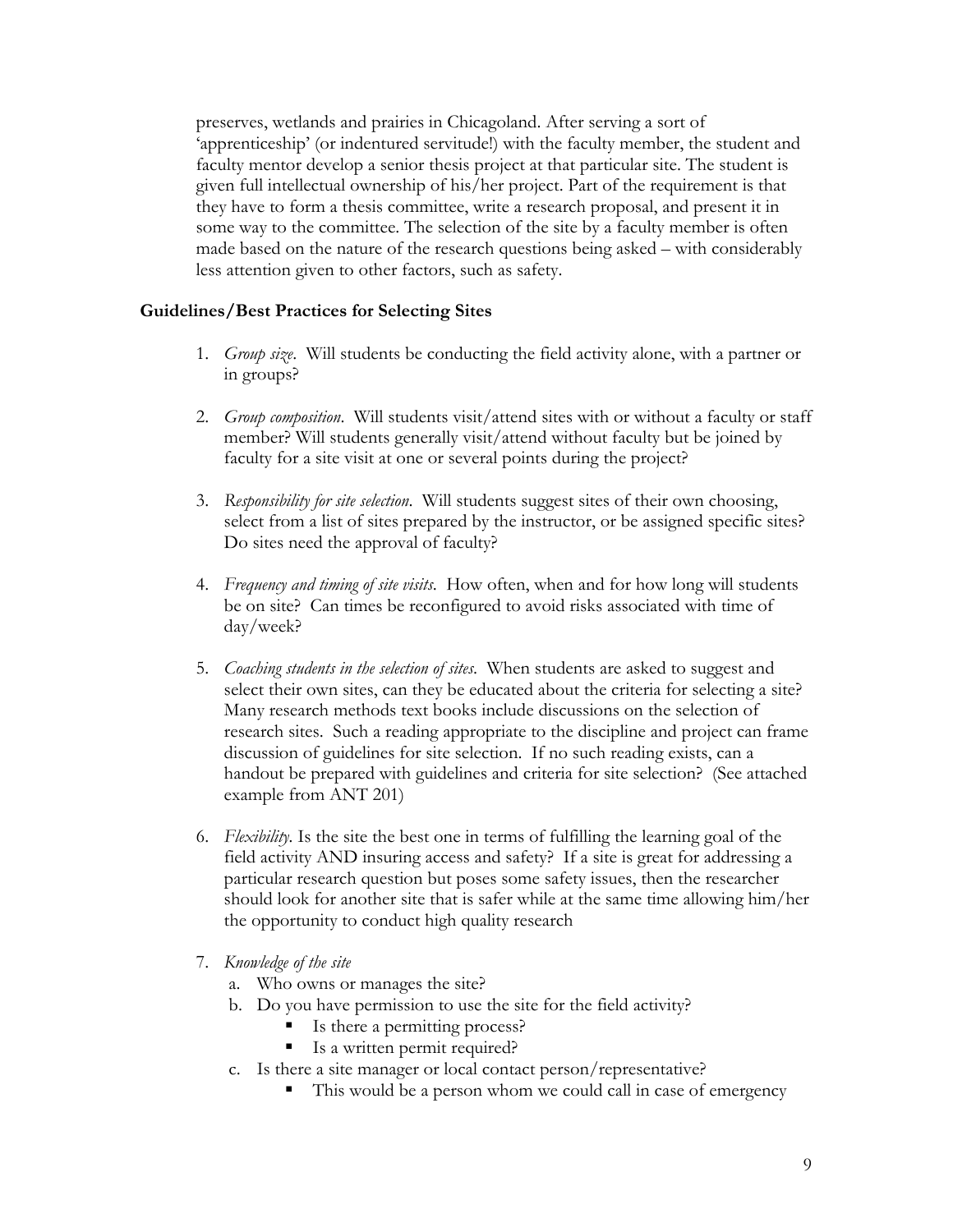- d. Know directions to the site:
	- Maior roads
	- Latitude and longitude of site
	- Distance from police and fire stations
- *8. Site safety*
	- e. Should each student be required to fill out a medical report and emergency information form? To be kept on file in your department's office and/or van?
	- f. Each student receives a laminated card with phone numbers of contact persons at DePaul (department, Public Safety Office), site manager, area roadside assistance, etc.
	- g. Students should go to site in groups. If traveling alone, student MUST notify the instructor of their travel plans, their intended destination, and how long they plan to be at the site.
	- h. Each student should have a cell phone. If they do not own one, then perhaps the instructor can provide one.
	- i. First aid kit, water, snacks
- 9. *Appropriate Field Dress/Gear*
	- j. Field gear must be appropriate for the particular site and should include:
		- § Breathable long sleeve shirt and pants to ward off bugs
		- Hat
		- § Sunscreen
		- § Shoes (typically boots)
		- Note: you would not believe what some students wear to the field!

#### 10. *Other Issues*

- a. Overnight stays at field sites
	- Faculty and students housed in same or proximal facility whenever possible. Be sensitive to making appropriate accommodations for students.
	- § Alcohol policy?
	- § First-aid and life-saving training?
		- § Should members of a research team be trained in CPR and/or basic first aid techniques?
		- What to do if a member of a research team experiences:
			- Diabetic shock
			- Seizures
			- Heart stoppage?
	- Provision of faculty cell phones.
	- Laminated card with emergency contact information, including contacts local to the site and contacts on campus.
	- Emergency calling tree organized through DePaul Public Safety.
	- Calling tree arranged within group traveling together.
	- Vaccination?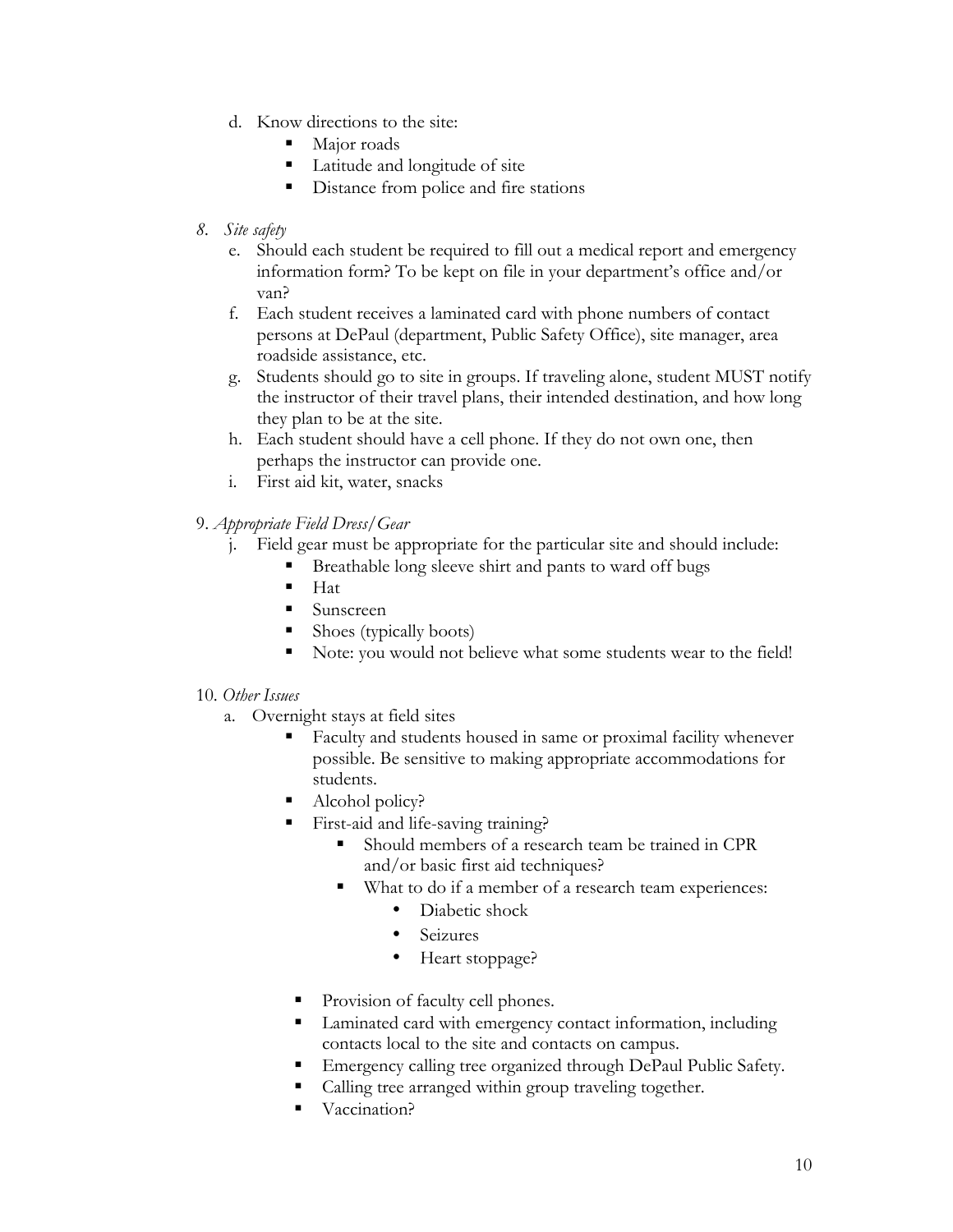# **SECTION THREE: CONSTRUCTING SYLLABI**

Courses requiring student field activity should include information in the following areas. Please note that these are simply suggestions, but providing information in the areas specified below will provide greater consistency across differing curricular contexts.

- 1. Course status and the type of field activity
	- a. Service learning/community-based research
	- b. Internship
	- c. Field based assignment structure
	- d. International
	- e. Other
- 2. The number of hours required
	- a. The number of hours required.
	- b. How the hours will be documented.
	- c. When the documentation is due.
	- d. An attached form that could be used to document student hours of participation.
- 3. Placement information and supervision (arranging a site for the student)
	- a. Steans Center
	- b. Faculty Member
	- c. Student Initiative
	- d. Clarification of who will arrange the placement
	- e. Description of how the placement will be monitored
- 4. Rationale for the required activity
	- a. Description of course objectives
	- b. Relationship between course objectives and required activities.
	- c. How the required activity will build upon or reinforce information provided in the classroom
	- d. Why the activity is essential or relevant to the exploration of course content
	- e. How the field activity will influence the learning that occurs in the course
- 5. Pedagogical suggestions (adapted from junior year experiential learning syllabus requirements.) Classroom discussion and reflection that:
	- a. Applies concepts from readings and lecture to an analysis of the activity or experience.
	- b. Provides opportunity for students to reflect upon the impact of the activity or experience on their understanding of course materials.
	- c. Explores how would "new understandings" influenced by the activity or experience outside of the classroom influence the student in future decision making or problem solving situations.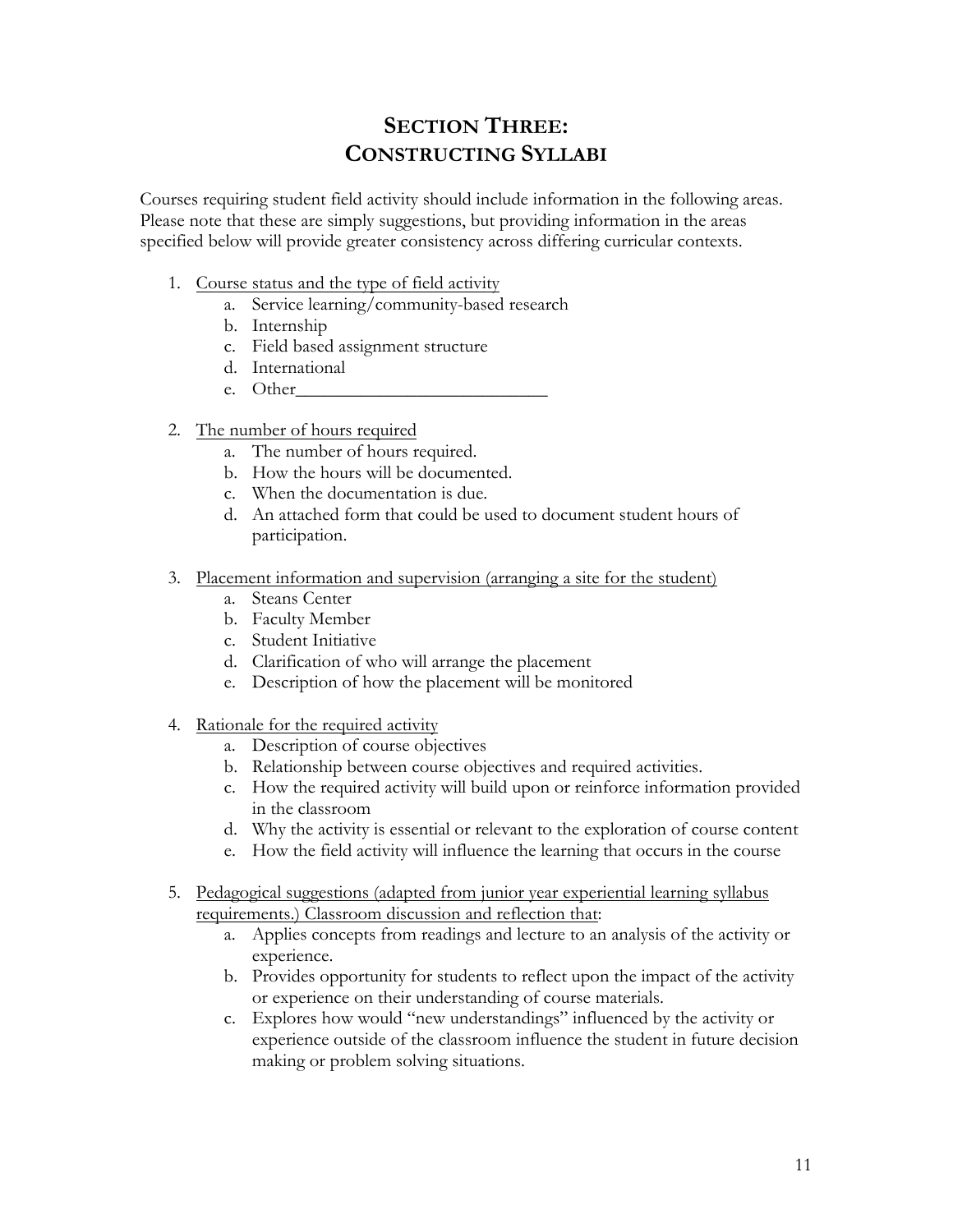- 6. Writing assignments that:
	- a. Create linkages between concepts from readings and lectures and the student's experience outside of the classroom.
	- b. Explore how student perception of course content is influenced by the experience or activity outside of the classroom.
	- c. Examine how the activity or experience outside of the classroom might inform future decision making or problem solving situations.
- 7. Safety guidelines
	- a. Safety guidelines for students to follow while in the field could be incorporated into the syllabus.
	- b. Guidelines should be adapted to provide specific advice for particular kinds of placements.
	- c. Important for students to follow safety guidelines; cannot compromise safety.
	- d. Sample safety guidelines are contained in Section Six: Safety Guidelines
- 8. Objectification
	- a. A well-constructed syllabus and course plan includes dedicated times/class sessions in which the instructor engages students in critical reflection on the variety of stereotypes and preconceptions often affixed to the communities in question. Critical discussion ideally occurs both before and after the students engage in their field activities. One particularly important issue for critical discussion involves the potential for field activities to "backfire" wherein the activity itself reinforces, deepens, and/or perpetuates the very stereotype(s) the instructor had hoped the activity would dispel, challenge, or undermine.
	- b. Additionally, instructors would do well to sustain a critical dialogue with students about the risk of "objectifying" communities (and their inhabitants) where field activities occur. With too little guidance and critical reflection on this issue students may end up romanticizing, glorifying, and/or objectifying the people and themes the course emphasizes. Proper guidance through critical analyses will help students avoid the all-too-common pitfall of treating communities as "specimens under glass" and/or reducing communities and residents to their "problems" (e.g., students doing field research on drug addiction, without critical guidance, may end up reducing substance abusers to their addictions thereby failing to appreciate the complexity of human life).
- 9. Human Subjects Protection
	- a. Regardless of the nature of the field activity, high-quality instruction involves the use of online resources concerning the protection of human subjects. Whether the field activity is a field trip, site visit, research study, internship, or service learning experience, every instructor and his/her students would be well-served by dialogue centered on the history of human subject ethics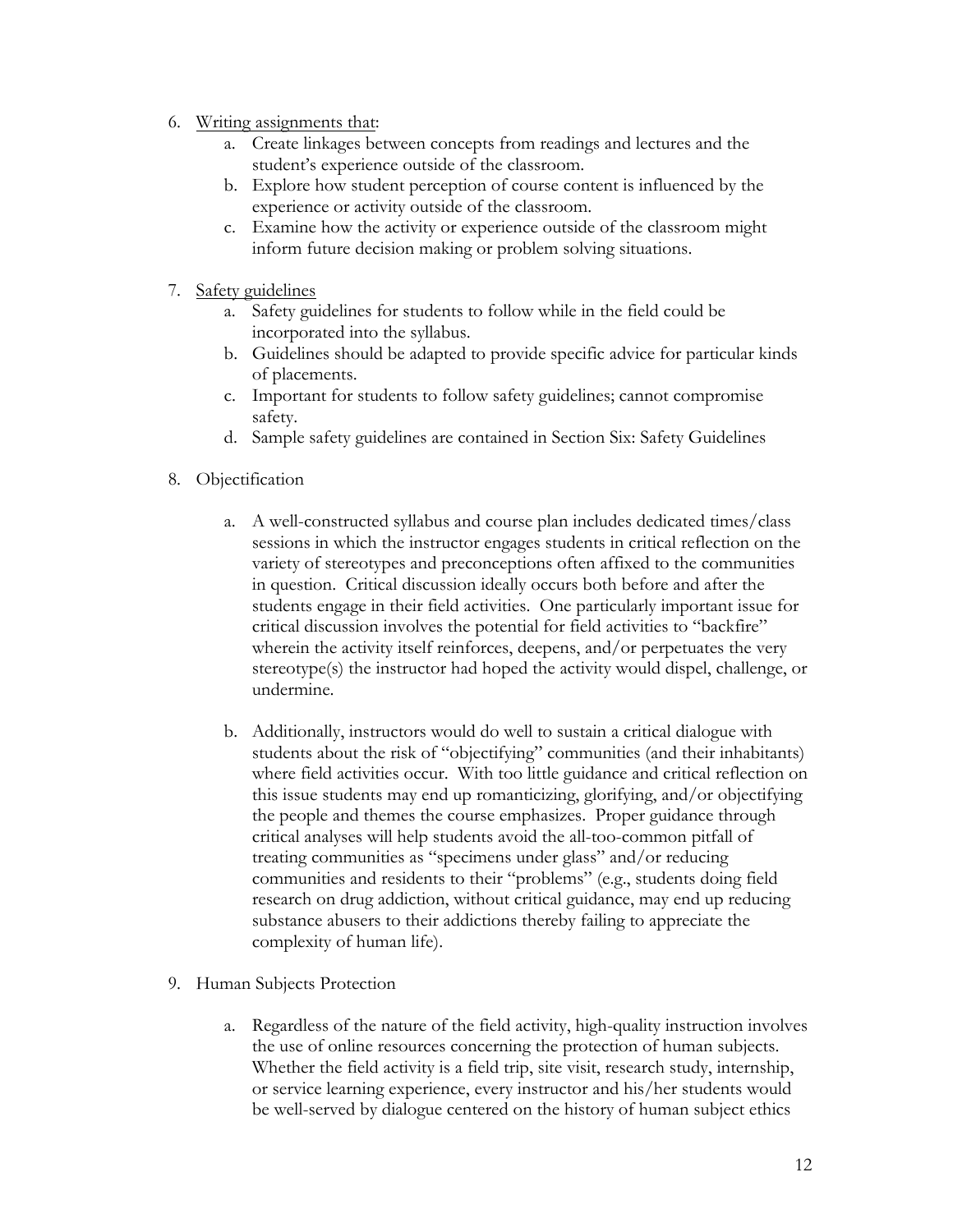(including violations of ethical conduct) and on techniques for protecting subjects from undue harm. Instructors might want to consider visiting DePaul University's Institutional Review Board website (http://research.depaul.edu/) and either requiring students to participate in the recommended online human subject protection tutorial (http://cme.cancer.gov/clinicaltrials/learning/humanparticipantprotections.asp?action=register) and/or assist students in critically navigating, discussing, and learning from the material contained in this online certification program.

The syllabus could also include links to useful resource information for students.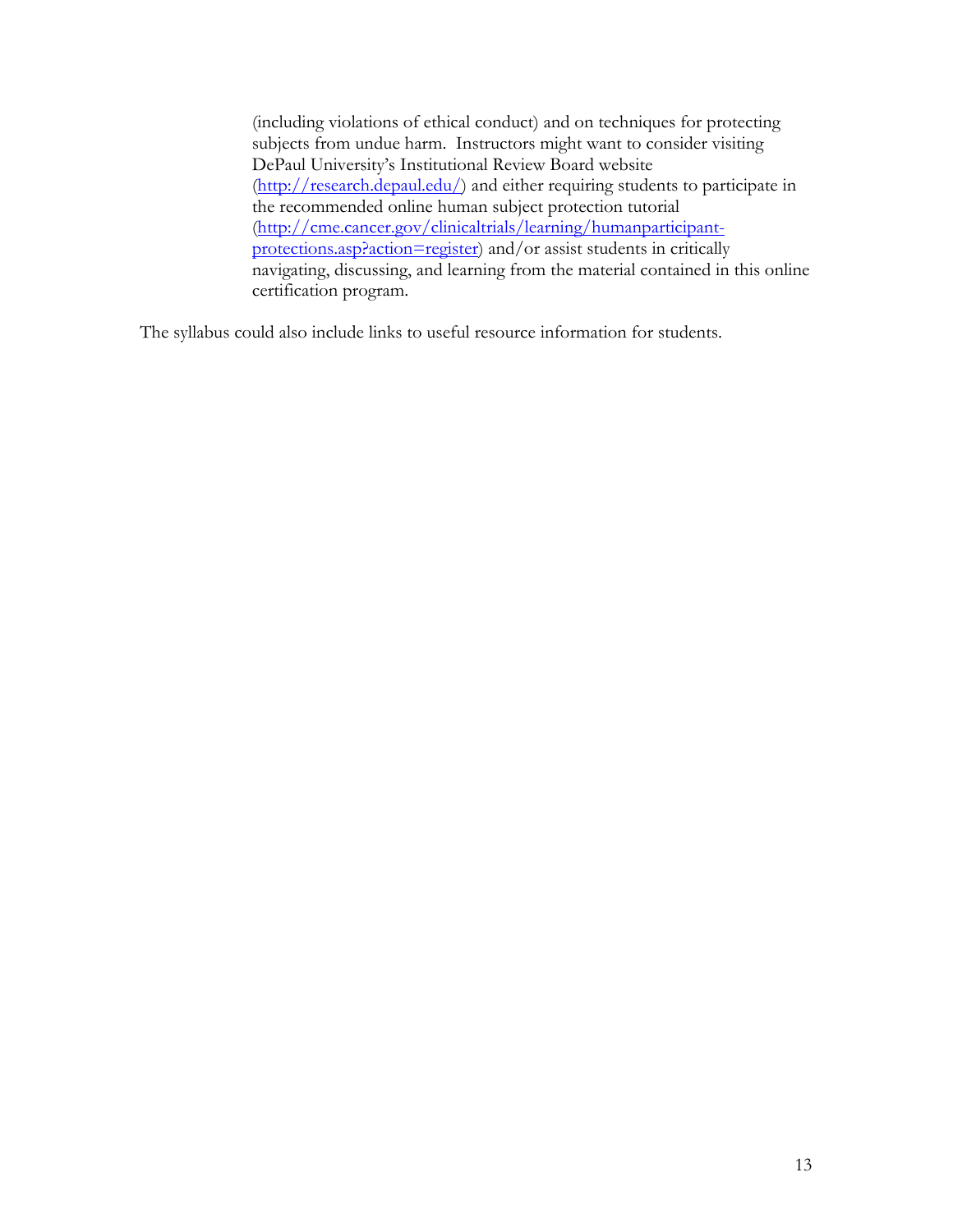## **SECTION FOUR: MONITORING STUDENT PERFORMANCE**

#### **Guidelines for Courses that Incorporate a Field Activity with a Community Partner**

- 1. Prior to the course, be clear with the site representative about the tasks students will be performing on site. Periodically check with the representative throughout the quarter to determine whether the tasks have changed. Confirm this with students.
- 2. Deliver a copy of the course syllabi, internship, or field requirements to any external partner organizations. Let the organization know that you will be asking them to evaluate students' work at some point(s) during the quarter.
- 3. If relevant, discuss the best way for you and the site supervisor to keep in contact and maintain open communication regarding students' progress.
- 4. If possible, visit the field site multiple times during the quarter. Be sure to call the site supervisor in advance to let him/her know you are coming. Following are questions that can be asked of the external partner:
	- a. Have all students begun their work?
	- b. Have there been any problems with tardiness or absenteeism?
	- c. What tasks/work have the students been doing? Are they the same as they were at the beginning of the quarter? (e.g., Is this work fulfilling clients' needs?)
	- d. Has any of the contact information or personnel at the organization changed?
	- e. Is the site supervisor satisfied with the quality of the work being done or is there room for improvement?
	- f. Have there been any difficulties with supervising the students? From your interaction with the site supervisor, does (s)he seem overwhelmed with the students or have they been taxing the organization's energy?
	- g. Ask whether there is anything you can do to support the site supervisor.
	- h. Do they have any complaints or suggestions for improvement?
	- i. What is there evaluation of the students' performance at this point in the quarter? Do they seem engaged and committed, lax and unconcerned, or something in between?
	- j. How well are students supervised by the site supervisor?
- 5. Before the quarter ends, assess how things went and look ahead to the upcoming quarter.
	- a. Deliver a Program Evaluation Form and wait while the site supervisor fills it out.
	- b. Discuss how things went over the past quarter. Encourage the supervisor to be frank so that any problems can be addressed.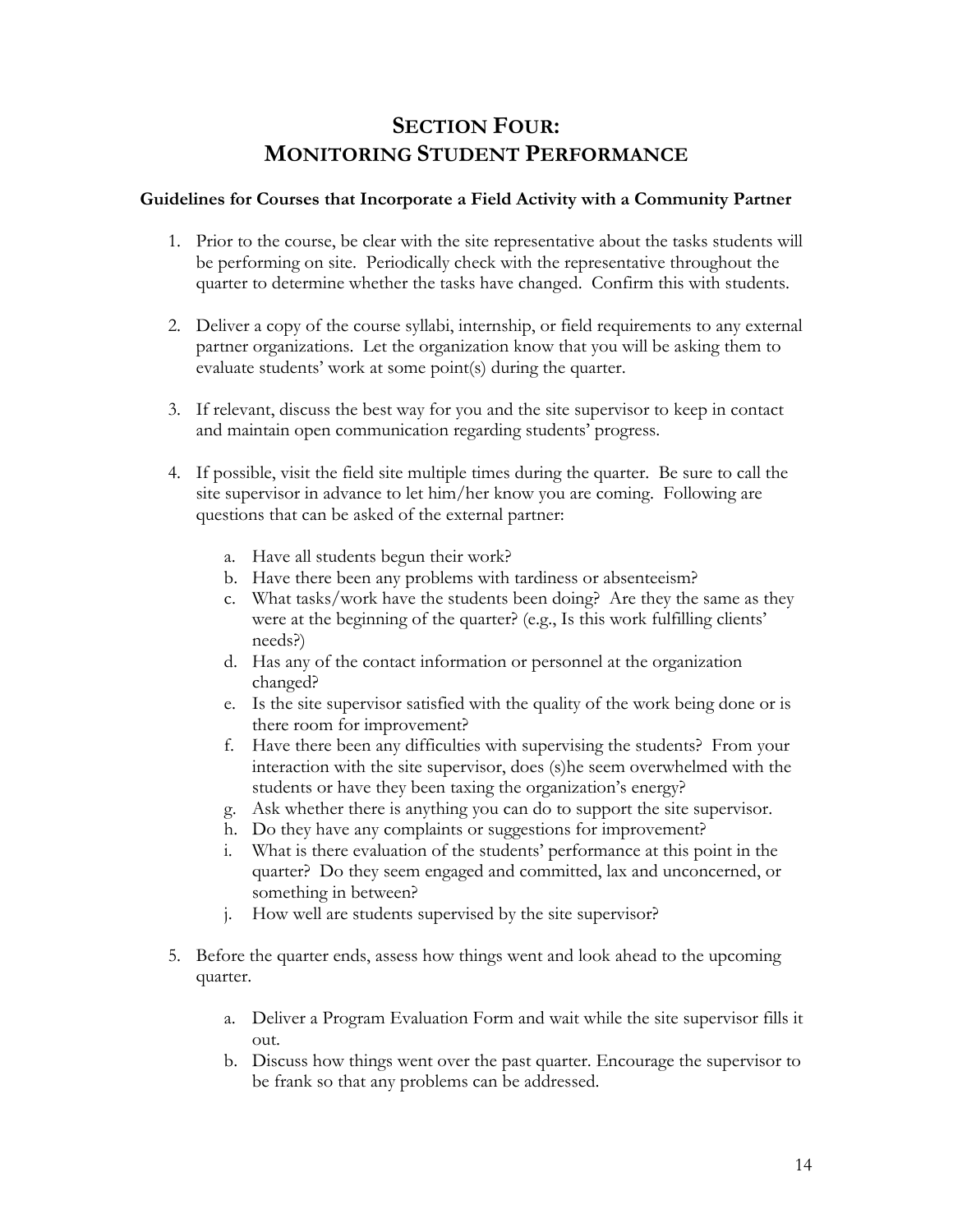- c. Consider the quality of the communication between you and the site supervisor over the course of the quarter. What worked? How might it be improved?
- d. Is the site supervisor satisfied with the way problems were managed during the quarter? What improvements might be necessary?
- e. Discuss the work students did during the quarter. Was it beneficial? How? Why?
- f. Does the site supervisor believes (s)he received the appropriate level of support from you as an instructor or DePaul staff supervisor?

### **Guidelines for Courses with No External Partner**

- 1. When sites are selected by faculty/students verify the appropriateness of the site (refer to Section Two: Site Selection)
- 2. If appropriate, inform personnel at the site about the planned research and ascertain whether any personnel at the site could assist in monitoring the student work
- 3. Provide mid-term and final evaluation opportunities for students to evaluate their experience at the research site
- 4. Assignments as Assessment/Monitoring:
	- a. Provide students with a clear list and schedule of tasks and/or deliverables.
	- b. Frequent short assignments rather than one large final paper may allow you to more effectively monitor the students' progress at the site.
	- c. Read assignments quickly enough to notice any problems arising in the work on site
	- d. Return assignments quickly enough to allow students to implement the feedback in their on-going work at the site
	- e. Design assignments and assessment tools that ask students to explicitly discuss or integrate their experience at the site
	- f. Provide reflection opportunities as well as the analytically/disciplinary-based exercises
- 5. Periodic Conversations to Monitor Work on Site:
	- a. Discuss the work with students in regularly scheduled meetings. These could take place in class, small groups or meetings with individual faculty.
	- b. If appropriate, schedule a site visit with the students. This can take the form of a informal presentation of the work to the faculty member or a consultation with a more experienced researcher wherein the faculty suggests ways of proceeding in the work
	- c. If site visits are not possible, consider asking the students to phone in occasionally from the site to discuss their activities that day. Pair or group students and ask them to schedule peer site visits to provide feedback on the work being conducted at the site.
	- d. Provide reflection opportunities as well as the analytically/disciplinary-based exercises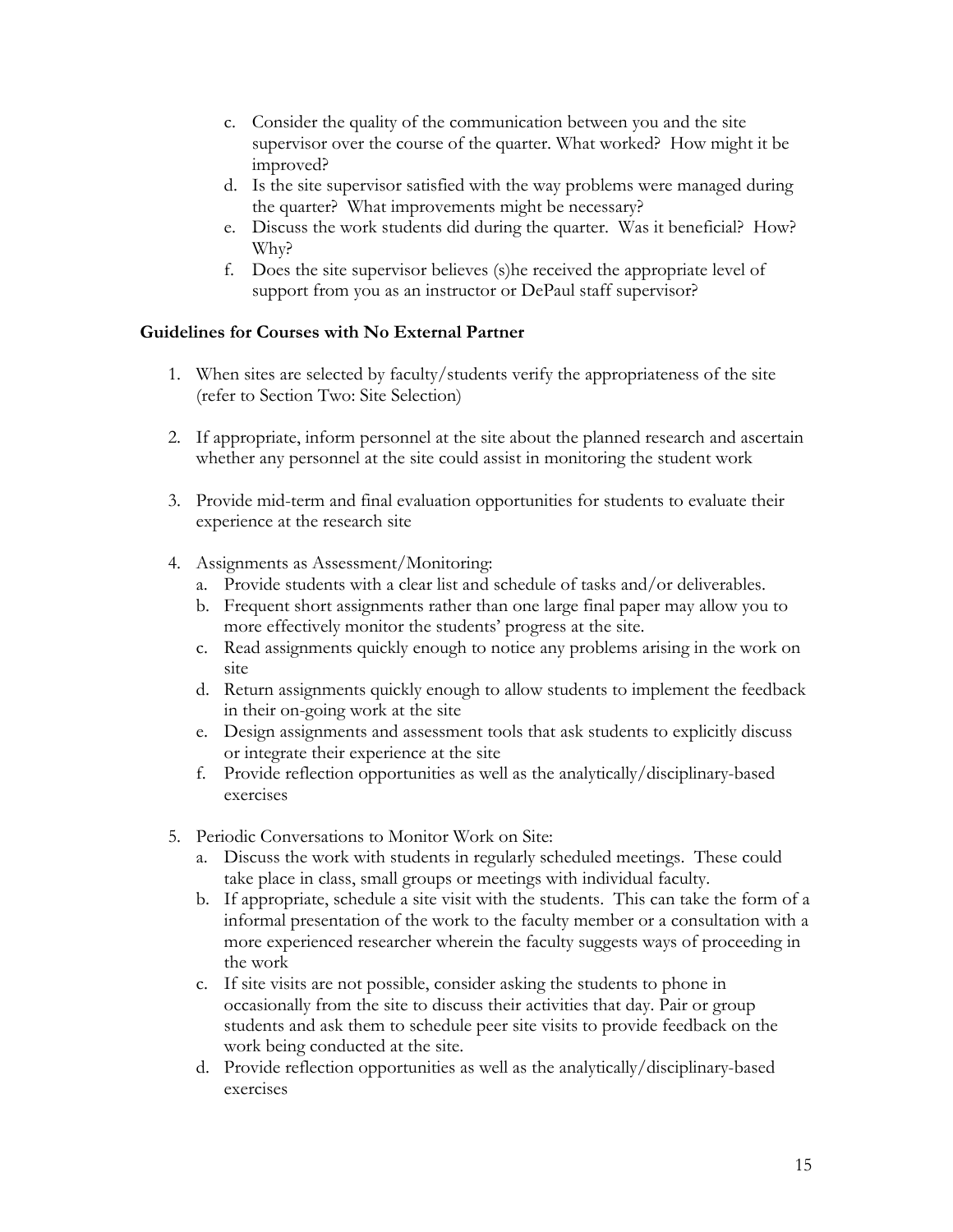# **SECTION FIVE: STUDENT BEHAVIORAL RESPONSIBILITIES AND CONDUCT**

While participating in any field activity (on-campus or off-campus), as a student of DePaul University, the student agrees to abide by the policies and procedures as outlined in the DePaul University Student Handbook (http://studentaffairs.depaul.edu/handbook) and also agrees to abide by any policies and procedures established by the course or program through which the field experience is offered. The student also acknowledges the professor's or program director's responsibility to establish the policies, procedures, guidelines, and expectations. Finally, the student agrees to observe standards of conduct that will not compromise DePaul University and/or the department or program through which the field activity is offered.

### **Responsibilities and Conduct of Students in the Field**

1. As appropriate for the site, the student is to:

- a. view all field experiences and work activities as a learning experience
- b. expect to step outside of his/her comfort zone
- c. understand, conform to and respect the professional standards of the site
- d. be sensitive and respectful of ethical considerations at the site
- e. keep information private and confidential; no gossiping
- f. behave in a professional manner in terms of language and appearance
- g. be aware of how his/her behavior might be perceived
- h. manifest good work habits, including
	- punctuality
	- no absenteeism
	- complete assignments thoroughly and on time
	- recognize that assigned tasks are not optional
	- respond to inquiries
	- $\blacksquare$  take direction
	- demonstrate initiative and motivation
	- § interact respectfully and cooperatively
- i. be responsible for all his/her actions
- j. manage his/her own risks
- k. disclose any uncomfortable situation to the professor/program director
- l. maintain responsibility for his/her own workload and your own safety; if the student ever feels anxious, worried, or frightened of an upcoming or planned field activity, it is his/her responsibility to talk things over with the instructor, the instructor's department chairperson, or the Dean of Students
- m. related to the above point, if the field activity involves working in a group, the student should make sure that he/she pulls his/her own weight without compensating for other members' failure to pull their own weight
- n. never put pressure on any of your fellow group members to carry out field activities in violation of the safety guidelines or any other protocol governing the course's field activities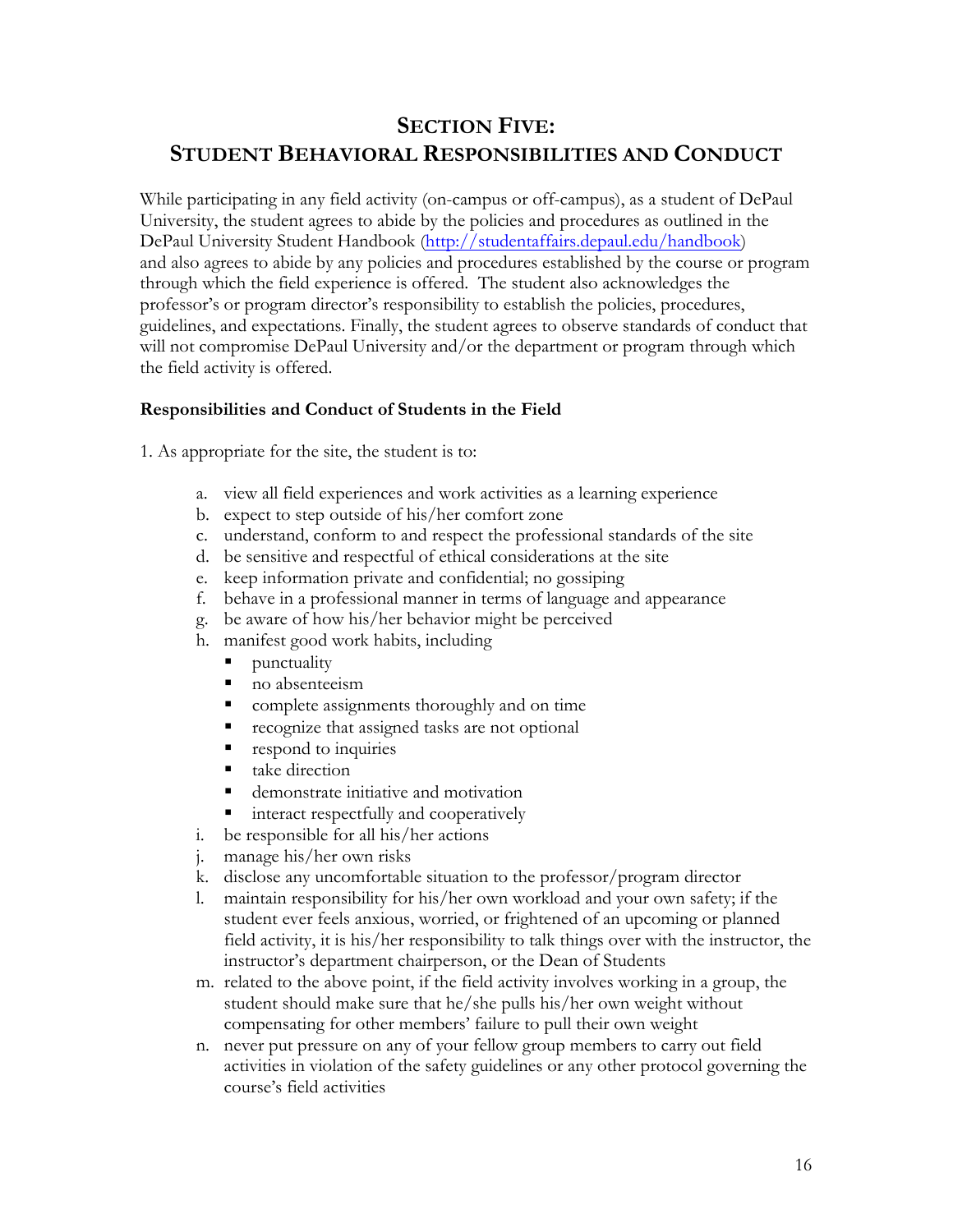- o. engage in critical reflection on preconceptions and stereotypes he/she may hold in relation to the communities (and their residents) within which the field activities take place and discuss these with the instructor as soon as possible
- p. avoid allowing his/her preconceptions and/or stereotypes to lead him/her down the path of glorifying, romanticizing, objectifying, or treating as "specimens under glass" the people who occupy the communities in which the field activities occur
- 2. These guidelines should be included in the syllabus and should be discussed in class.

For additional guidelines for students (e.g., travel safety), please refer to the Steans Center's Community Conduct and Safety Tips.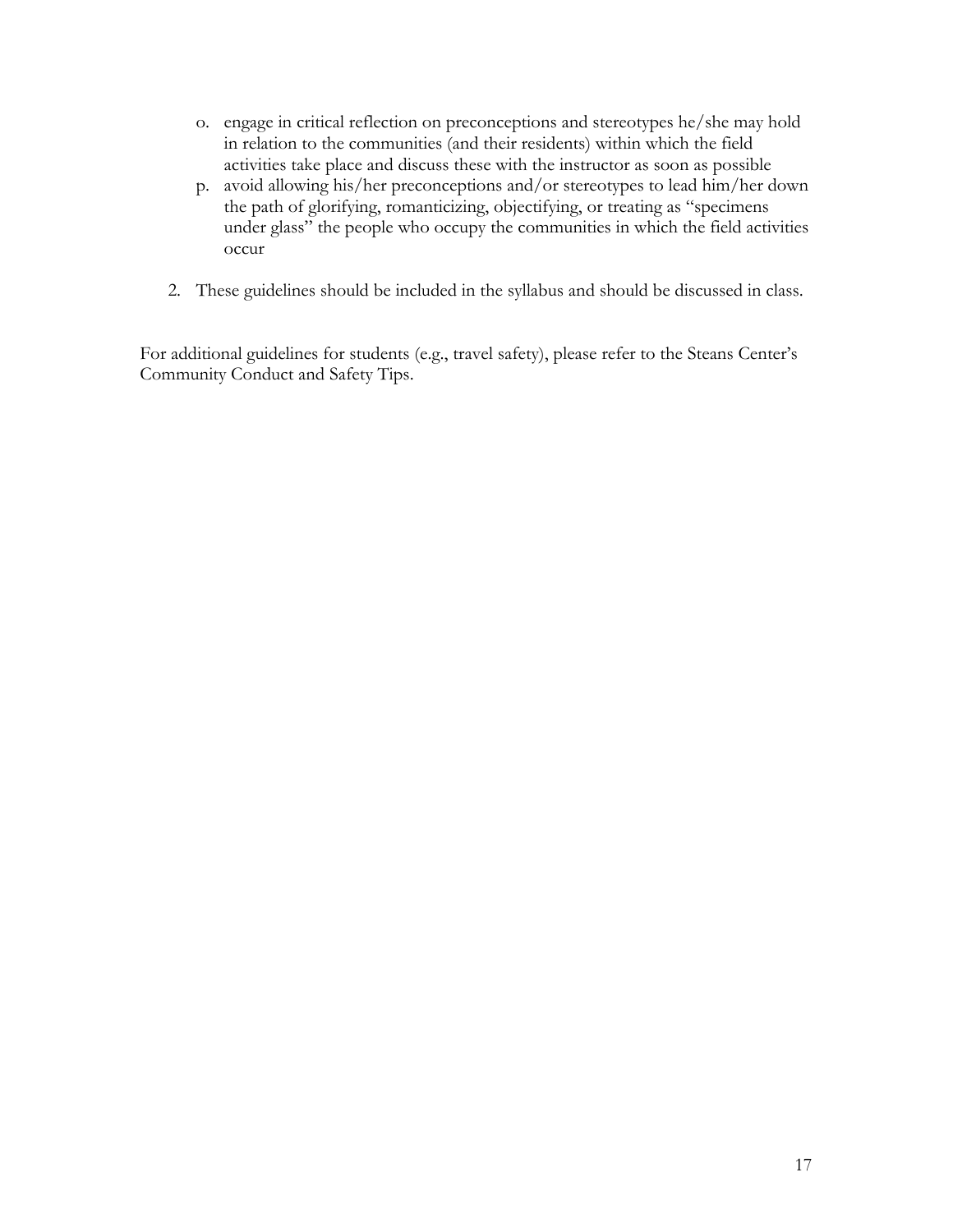### **SECTION SIX: SAFETY GUIDELINES**

Obviously, an important consideration when designing and facilitating any field activity is ensuring that students have been given sufficient information about how to be safe in the environment in which they will be participating and working. While student safety can never be 100% guaranteed, it is the responsibility of the faculty and staff who design and implement field activities to take serious and deliberate efforts to provide students with sufficient *information and training* so that they have the tools to be reasonably safe while traveling to and participating in field activities. Although safety guidelines will necessarily be tailored to fit the particular structure, educational goals, and other aspects of any field activity, below are some basic tips related to safety guidelines for field activities.

- 1. Empowering Students To Take Responsibility For Their Own Safety. While *telling*  students about the various safety guidelines and protocols that are relevant to a particular field activity is an important first step in any effort to ensure student safety, *students should be empowered to take responsibility for their own safety at all times*. It should be clearly communicated to students that, regardless of the articulated safety guidelines, they should always be alert to the changing circumstances in any field activity, and should always be conscious of adjusting their behavior—and responding appropriately—in accordance with these changing circumstances. Students must be told that they should feel comfortable to speak to their instructor if they feel *at any time* as though they are not safe in connection with the field activities in which they are participating. Indeed, it would be beneficial to offer students regularly scheduled and structured in-class opportunities to provide this feedback to the instructor, and each other.
- 2. Incorporating Safety Training Into the Curriculum. One of the most frequently asked questions is: "When is the right time to talk about safety?" Talking about safety too early can lead to a situation in which safety—rather than other important topics like educational goals or skills to be learned—can dominate the class or conversation. Talking about safety too late can lead to a situation in which safety feels like an "afterthought" (or the student attention-span has simply run out). In the end, the best practice is that *a discussion of safety should be incorporated into all regular training sessions*. Safety can, and should, be an integral part of a student's training for field activities. Issues such as how different safety measures relate to curricular goals, or how the safety measures are necessarily dictated (at least in part) by the work that will be done during the field activity, can provide an appropriate bridge between basic safety issues and more pedagogical topics.
- 3. Keeping Track of Students. While some field activities are designed to be performed as a group with an instructor present, the vast majority of field activities are independent activities conducted by students alone or in small groups. *It is imperative that instructors develop, communicate, and enforce a system for keeping track of when each student will be participating in any field activities that do not involve instructor supervision.* In the case of some field activities, such as regularly scheduled internships and community-based service learning, this system could be as simple as keeping student schedules on file.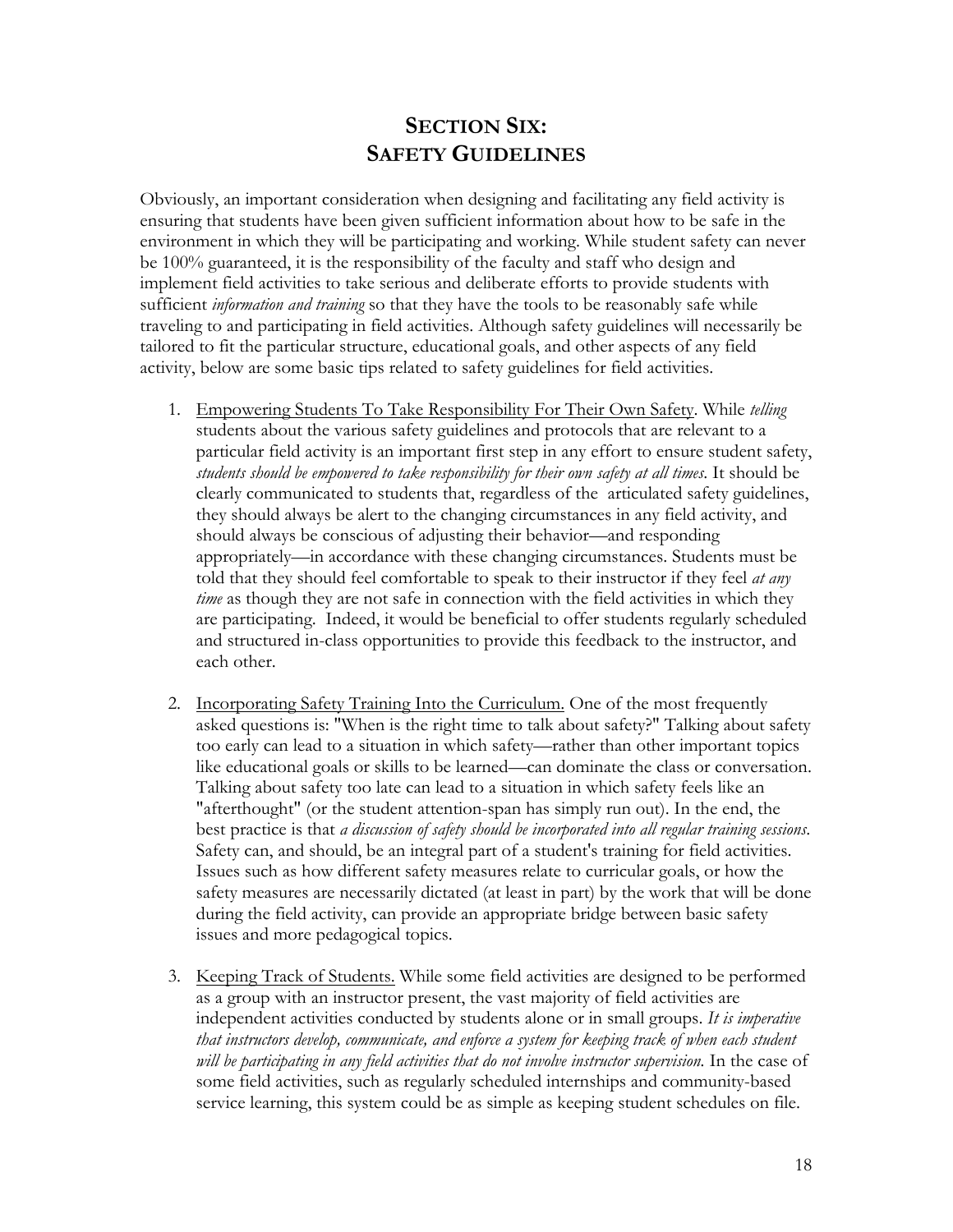In the case of small-group "in the field," these systems might need to be more complex or individualized. Below are some examples that can be used to keep track of students, as appropriate:

- a. If possible, require students to travel in groups (or at least with a "buddy").
- b. Require students to submit their schedule for field activities in advance.
- c. Require students to keep and regularly submit attendance logs and/or time sheets.
- d. Require students to send an email to the instructor before they leave to participate in a field activity, and to send another email when they return.
- 4. Travel Safety *(if applicable)*. Depending on the field activity, students may need to be informed about how to travel safely to the activity. This aspect of safety training is all the more important in situations where students will be traveling long distances, where students will be traveling using public transportation, or where students will be traveling to the field activity without an instructor (either in a group or alone). While travel guidelines will obviously need to be adapted to each field activity, some general considerations include:
	- a. Do students have adequate directions to get to the activity site in the safest manner possible?
	- b. Have students been educated about ideal/appropriate travel times?
	- c. Have students been trained about any unique aspects of the method of transportation?
	- d. If possible and appropriate, have the students been encouraged to travel in pairs or groups?
	- e. Do students know what to do/who to contact if they get lost?
	- f. Has travel safety been communicated in a non-judgmental manner? *This is particularly important when students are traveling to areas that may be perceived as "unsafe." It is important to convey that students need to be safe without creating an unnecessary (and perhaps counterproductive) stigma.*
	- g. See the Steans Center's Community Conduct and Safety Tips in "Resources."
- 5. On-Site Safety. Even more than with guidelines for travel safety, guidelines for onsite safety also need to be uniquely tailored to each particular field activity in which students will be participating. Without a doubt, students who will be working as a group on deforestation project in rural Illinois with their instructor present will receive a very different set of safety guidelines than a student who will be independently traveling to a North Lawndale community center each week to participate in a service learning project. Nonetheless, there are some common safety themes and topics that are applicable to a wide-variety of field activities. Below is a list of potential safety issues about which to consider formulating guidelines, as appropriate:
	- a. Have students been properly trained (from a practical and a pedagogical standpoint) to perform the work they will be performing as part of the field activity?
	- b. How can students better ensure their own safety by respecting the norms of the site/community? This could include dress, language, behavior, etc.
	- c. What is the appropriate level of student interaction with other participants at the site? Are there any rules or norms that should guide these interactions?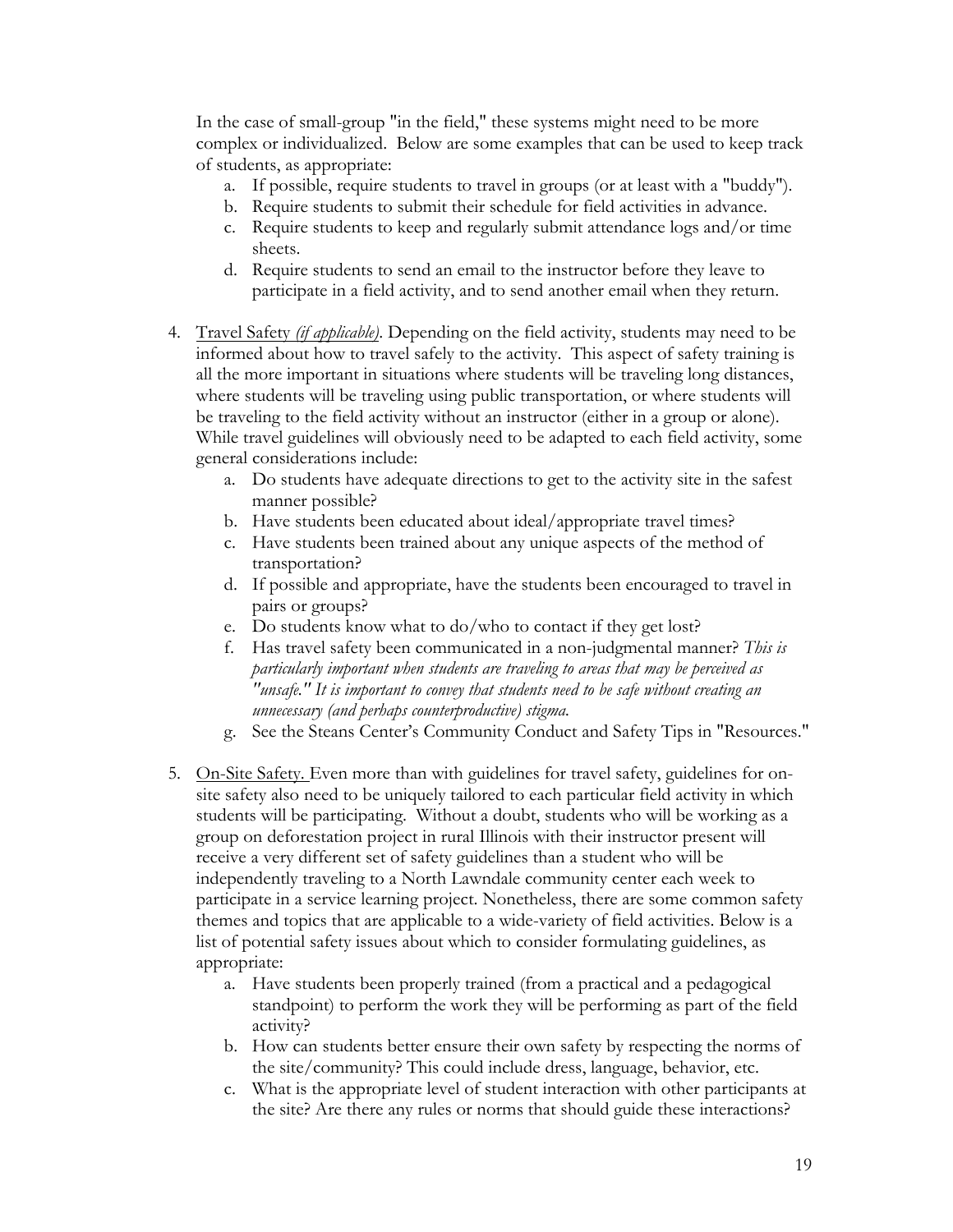- d. Do students know what to do if they encounter problems while on-site?
- e. Will students be receiving any on-site training from a supervisor, community partner, etc.?
- f. Do students know what to do in the case of an emergency? (See Section Eight: Emergency Responses)
- g. If you are working with a site, does the site have an emergency evacuation procedure?
- 6. Document Training. Once students have been informed/trained about safety issues relevant to the particular field activity, their participation in the training should be recorded, and ideally, their full understanding of the substance of the training should be validated. Some ideas for documenting and validating training, include:
	- a. Giving a short "pop quiz" on safety guidelines
	- b. Requiring a journal entry or other written project related to safety guidelines
	- c. Designing another in-class or other participatory activity regarding the safety guidelines
	- d. Developing an assignment in which students write their own safety guidelines
	- e. Having students sign an acknowledgement that they have received, reviewed, *and will comply with* the safety guidelines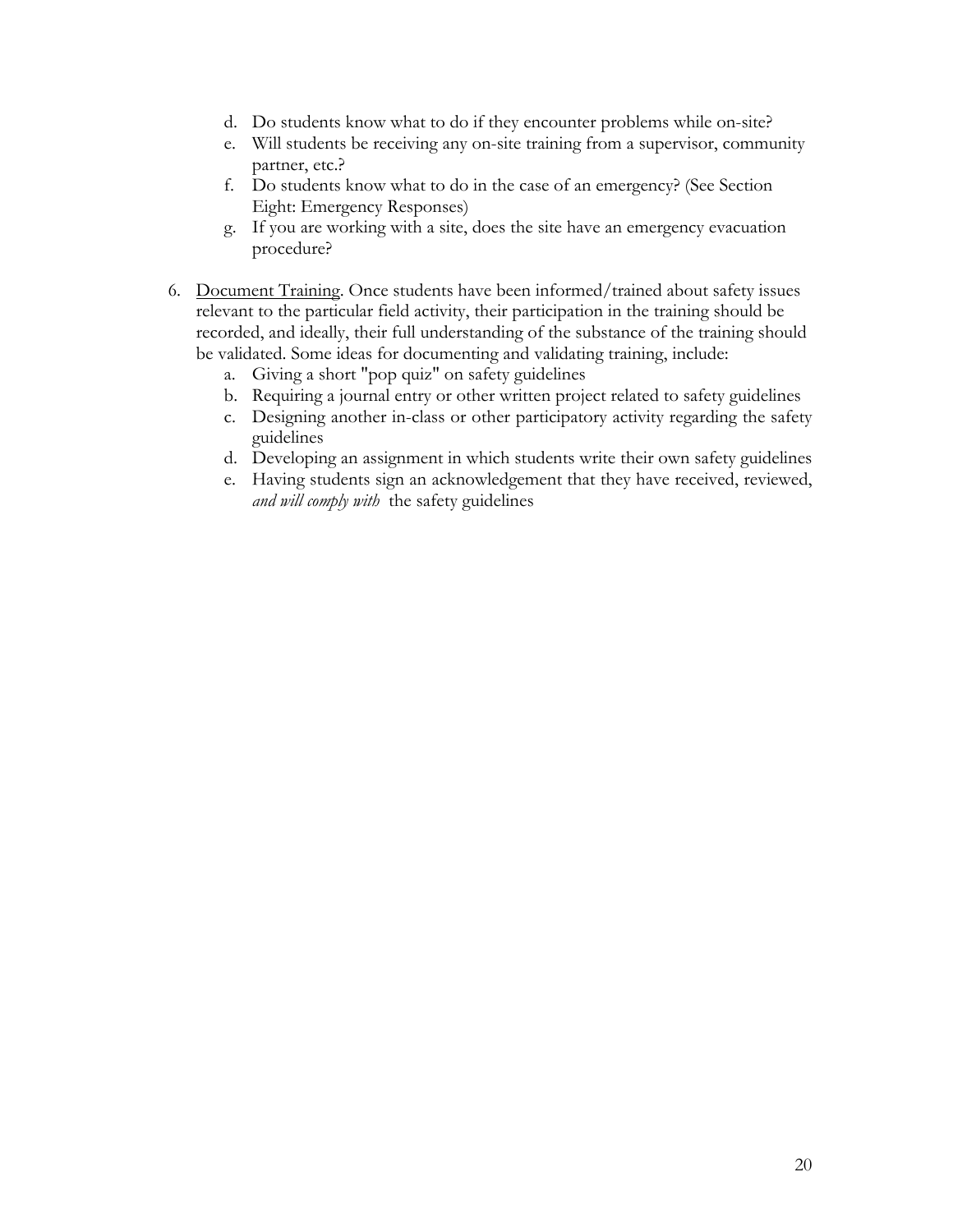## **SECTION SEVEN: USEFUL RESOURCES**

- 1. Steans Center (http://cbsl.depaul.edu/) a. Community Conduct and Safety Tips.
- 2. Office of Research Protections: Institutional Review Board (http://research.depaul.edu/)
- 3. Study Abroad Office (http://studyabroad.depaul.edu/)
- 4. Legal Counsel
	- a. Marla Swartz Associate General Counsel, 55 East Jackson, 22<sup>nd</sup> floor, 312/362-6372; mswartz1@depaul.edu
- 5. Faculty and Staff
	- a. Natalie Bennett Women's and Gender Studies nbennet1@depaul.edu
	- b. Bro. Mark Elder Art melder@depaul.edu
	- c. Roberta Garner Sociology  $\text{rgarner}(\partial \text{depaul.edu})$
	- d. Troy Harden Social Work tharden@depaul.edu
	- e. Jim Montgomery Environmental Science imontgom@depaul.edu
	- f. Sharon Nagy Study Abroad & Anthropology snagy@depaul.edu
	- g. Karen Roloff Communication kroloff@depaul.edu
	- h. Howard Rosing Steans Center  $hrosing(\partial \phi)$ depaul.edu
	- i. Bernadette Sanchez Psychology bsanchez@depaul.edu
	- j. Greg Scott Sociology  $\frac{c}{gscott}$  ( $\frac{\partial}{\partial e}$ )  $\frac{d}{d}$
	- k. Marla Swartz General Counsel mswartz1@depaul.edu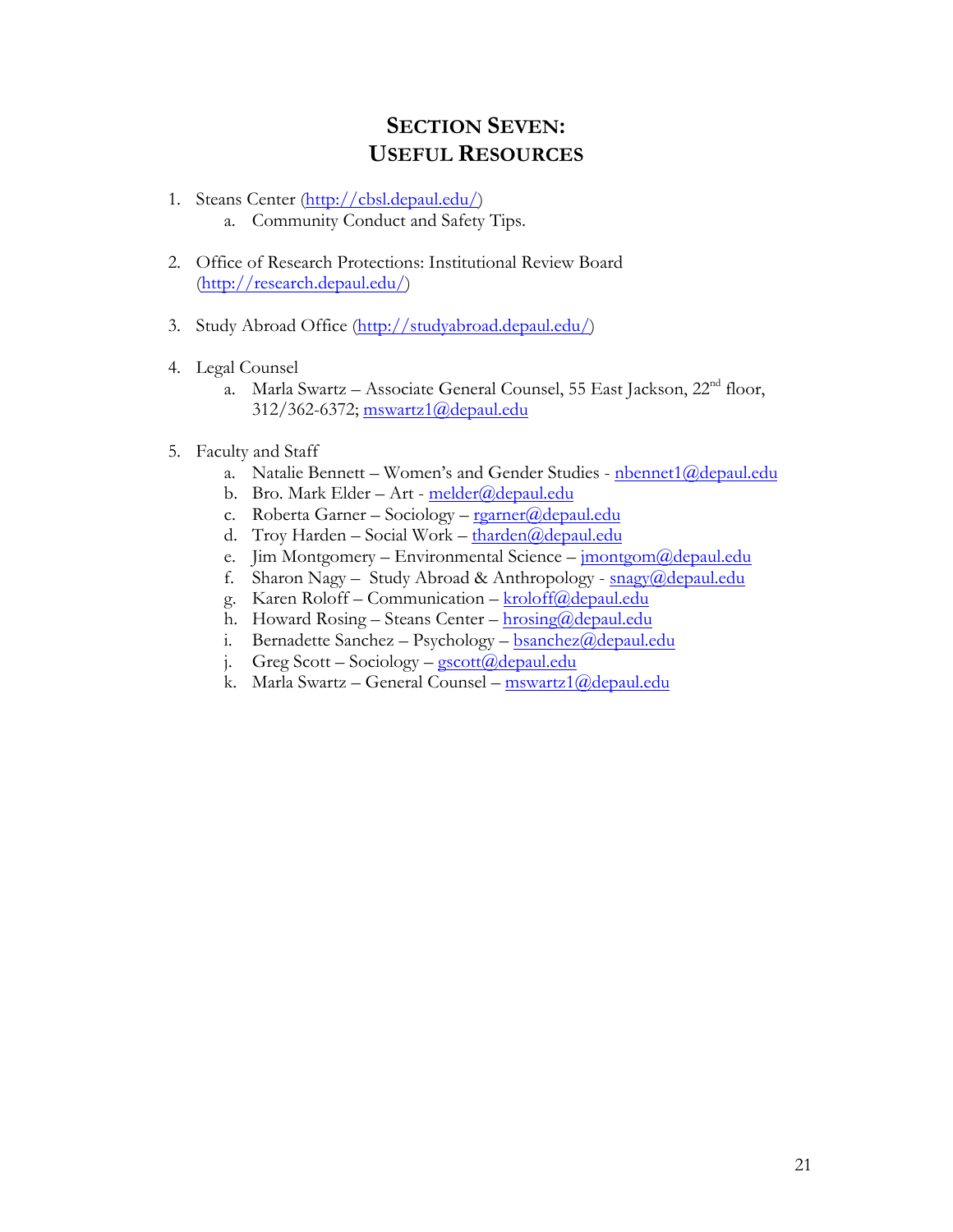## **SECTION EIGHT: EMERGENCY RESPONSES**

An emergency is best described as simply the absence of safety. Emergencies threaten the immediate safety or well-being of a student, instructor, or (if appropriate) other participants in the field activity. Depending on the field activity, an emergency could be as simple as a van getting a flat tire on the way to engage in service learning on the West Side of Chicago, or as catastrophic as a student or instructor being seriously injured in a fall while conducting plant experiments on a nature trek in the Amazon. Emergencies can impact whole groups of students, a single student participating in a group field activity, or a single student engaging in an field activity on his or her own. No matter how much training and caution goes into planning field activities, emergencies are bound to occur. This is, at least to some extent, out of our control. *However, the degree to which we are prepared to respond to emergencies is within our control.* Although emergency responses—and how those responses are communicated and executed—will necessarily have to be tailored to fit the particular structure, educational goals, and other aspects of any field activity, below are some basic tips related to handling emergencies that occur during field activities.

- 1. Successfully Establishing an Emergency Protocol. Emergency protocols are only effective if they are disseminated to those individuals who will be implementing the protocols. Moreover, emergency protocols are only effective if those individuals who will need to implement them have received sufficient training. The vast majority of field activities are conducted without the immediate presence of an instructor. The means that, in most circumstances, students themselves need to know the required and appropriate protocols for responding to a variety of emergencies, and need to be adequately trained in how to assess when and how to implement those protocols. As with training and education about safety guidelines, training and education about emergency responses can—and should—be worked into the curricular goals related to an field activity. In most circumstances, *emergency protocols should be distributed, in writing, to all students* who will be participating in field activities (particularly those who will be participating in field activities that do not involve an instructor being on-site). Additionally, students should receive *adequate training as to when and how to implement these protocols*.As with safety guidelines that are communicated to students, students' participation in emergency response training should be *documented*, and ideally, their full understanding of the substance of the training should be validated via a curricular activity.
- 2. Elements of an Emergency Protocol. Obviously, emergency protocols will necessarily differ substantially based on the type of field activity to which the protocol applies. Nonetheless, there are some common elements that should be considered, and as appropriate, included in any emergency protocol:
	- a. *Triggers.* Under the circumstances particular to the field activity, what is an "emergency"? In other words, when should these protocols be initiated? And conversely, what are the circumstances in which it would *not* be appropriate to execute the protocol?
	- b. *Chain of Command*. Who will be responsible for making key decisions? What is the contingency plan if that person is unable to make decisions?